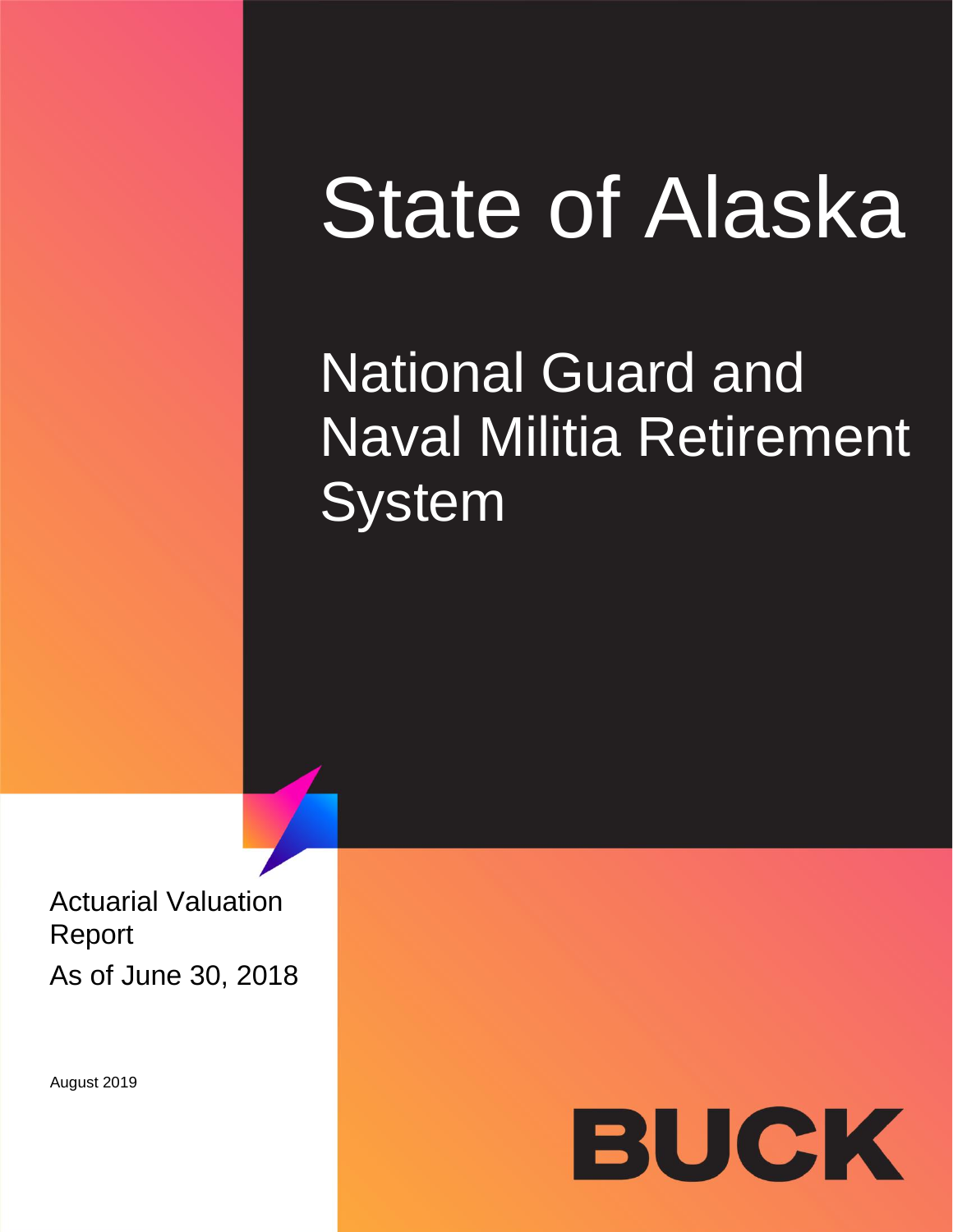

August 9, 2019

State of Alaska The Alaska Retirement Management Board The Department of Revenue, Treasury Division The Department of Administration, Division of Retirement and Benefits P.O. Box 110203 Juneau, AK 99811-0203

### **Certification of Actuarial Valuation**

Dear Members of The Alaska Retirement Management Board, The Department of Revenue and The Department of Administration:

This report summarizes the annual actuarial valuation results of the State of Alaska National Guard and Naval Militia Retirement System (NGNMRS) as of June 30, 2018 performed by Buck Global, LLC (Buck).

The actuarial valuation is based on financial information provided in the financial statements audited by KPMG LLP and member data provided by the Division of Retirement and Benefits as summarized in this report. The benefits considered are those delineated in Alaska statutes effective June 30, 2018. The actuary did not verify the data submitted, but did perform tests for consistency and reasonableness.

All costs, liabilities and other factors under NGNMRS were determined in accordance with generally accepted actuarial principles and procedures. An actuarial cost method is used to measure the actuarial liabilities which we believe is reasonable. Buck is solely responsible for the actuarial data and actuarial results presented in this report. This report fully and fairly discloses the actuarial position of NGNMRS as of June 30, 2018.

The contribution requirements reflect the cost of benefits accruing in the upcoming year, and an amortization as a level dollar amount of the initial unfunded actuarial accrued liability and subsequent gains/losses over a period of 20 years less average military service of active members. The contribution levels are recommended by the actuary and adopted by the Board each year. This objective is currently being met and is projected to continue to be met. Absent future gains/losses, actuarially determined contributions are expected to remain zero and the funded status is expected to remain at or above 100%.

The Board and staff of the State of Alaska may use this report for the review of the operations of NGNMRS. Use of this report, for any other purpose or by anyone other than the Board or staff of the State of Alaska may not be appropriate and may result in mistaken conclusions because of failure to understand applicable assumptions, methods or inapplicability of the report for that purpose. Because of the risk of misinterpretation of actuarial results, you should ask Buck to review any statement you wish to make on the results contained in this report. Buck will not accept any liability for any such statement made without the review by Buck.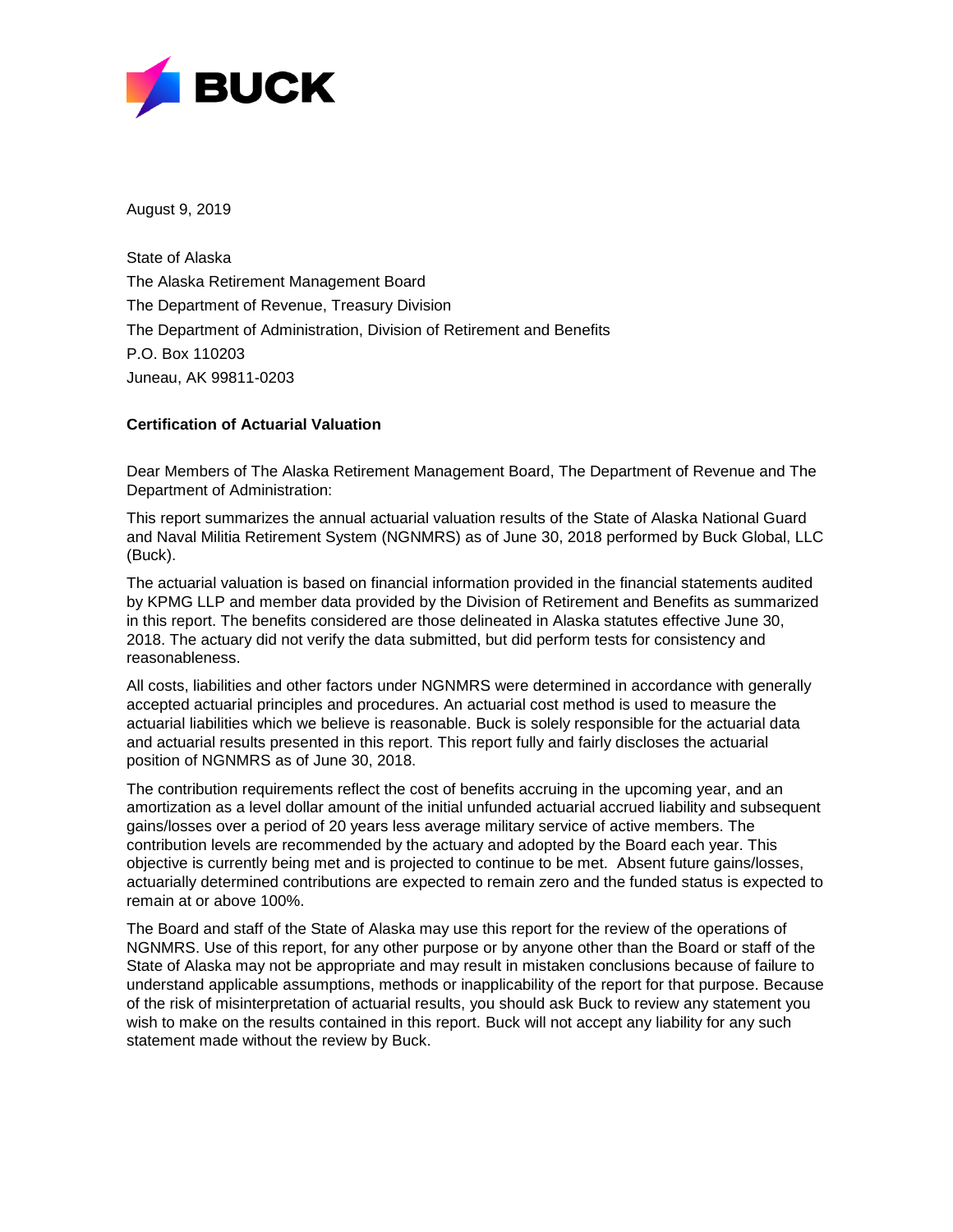Future actuarial measurements may differ significantly from current measurements due to plan experience differing from that anticipated by the economic and demographic assumptions, increases or decreases expected as part of the natural operation of the methodology used for these measurements, and changes in plan provisions or applicable law. An analysis of the potential range of such future differences is beyond the scope of this valuation.

In my opinion, the actuarial assumptions used are reasonable, taking into account the experience of the plan and reasonable long-term expectations, and represent my best estimate of the anticipated long-term experience under the plan. The actuary performs an analysis of plan experience periodically and recommends changes if, in the opinion of the actuary, assumption changes are needed to more accurately reflect expected future experience. The last full experience analysis was performed for the period July 1, 2013 to June 30, 2017. Based on that experience study, the Board adopted new assumptions effective beginning with the June 30, 2018 valuation to better reflect expected future experience. A summary of the actuarial assumptions and methods used in this actuarial valuation is shown in Sections 5.2 and 5.3.

This report was prepared under my supervision and in accordance with all applicable Actuarial Standards of Practice. I am a Fellow of the Society of Actuaries, an Enrolled Actuary, a Fellow of the Conference of Consulting Actuaries and a Member of the American Academy of Actuaries. I meet the Qualification Standards of the American Academy of Actuaries to render the actuarial opinions contained herein.

I am available to discuss this report with you at your convenience. I can be reached at (602) 803- 6174.

Respectfully submitted,

SCKR

David J. Kershner, FSA, EA, MAAA, FCA Principal **Buck**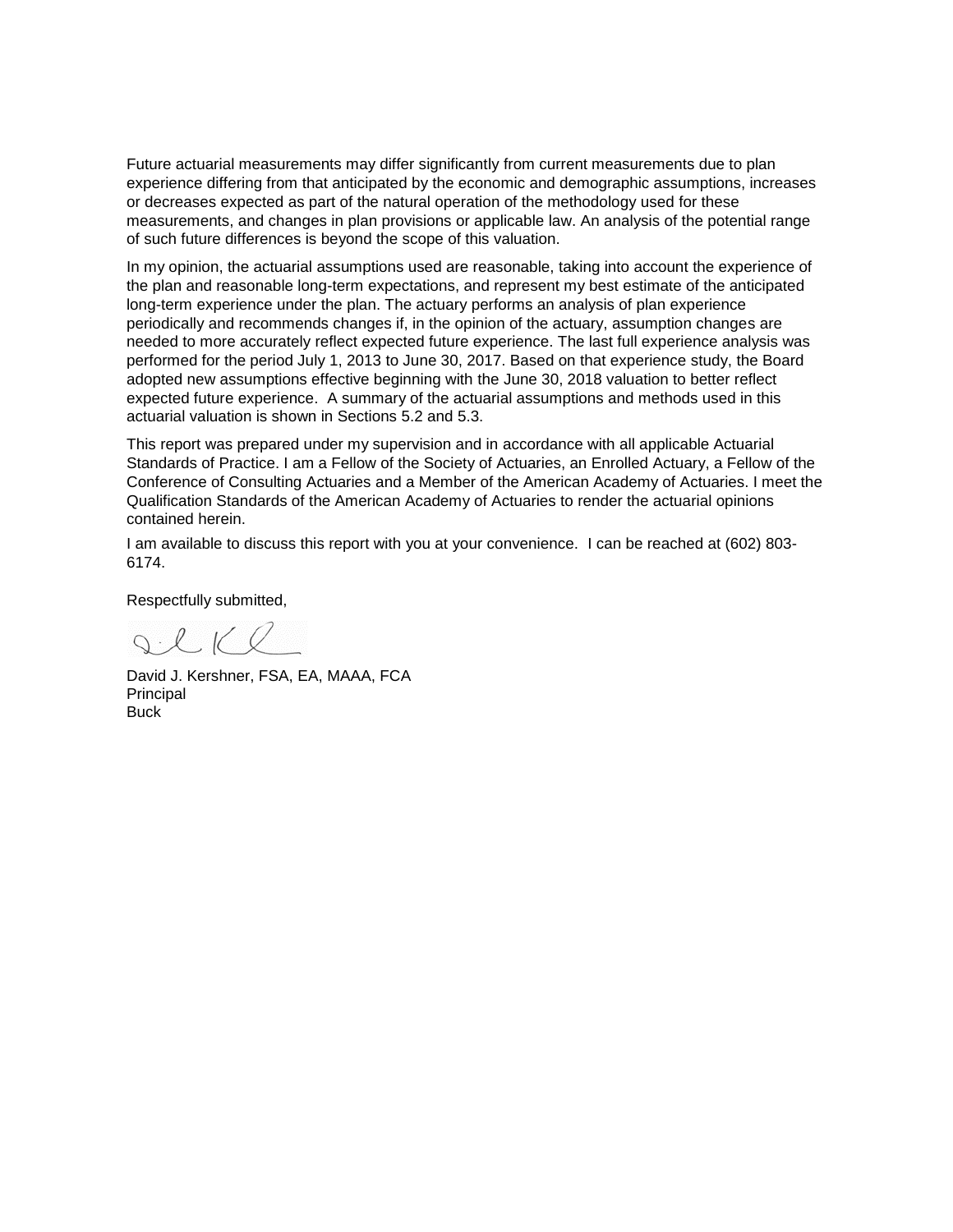### **Contents**

| Section 4.2(a): Age and Service Distributions of Active Members - All Actives  17  |
|------------------------------------------------------------------------------------|
| Section 4.2(b): Age and Service Distributions of Active Members - Air Actives 18   |
| Section 4.2(c): Age and Service Distributions of Active Members - Army Actives  19 |
| Section 4.2(d): Age and Service Distributions of Active Members - Navy Actives  20 |
|                                                                                    |
|                                                                                    |
|                                                                                    |
| Section 5.2: Descriptions of Actuarial Methods and Valuation Procedures 24         |
|                                                                                    |
|                                                                                    |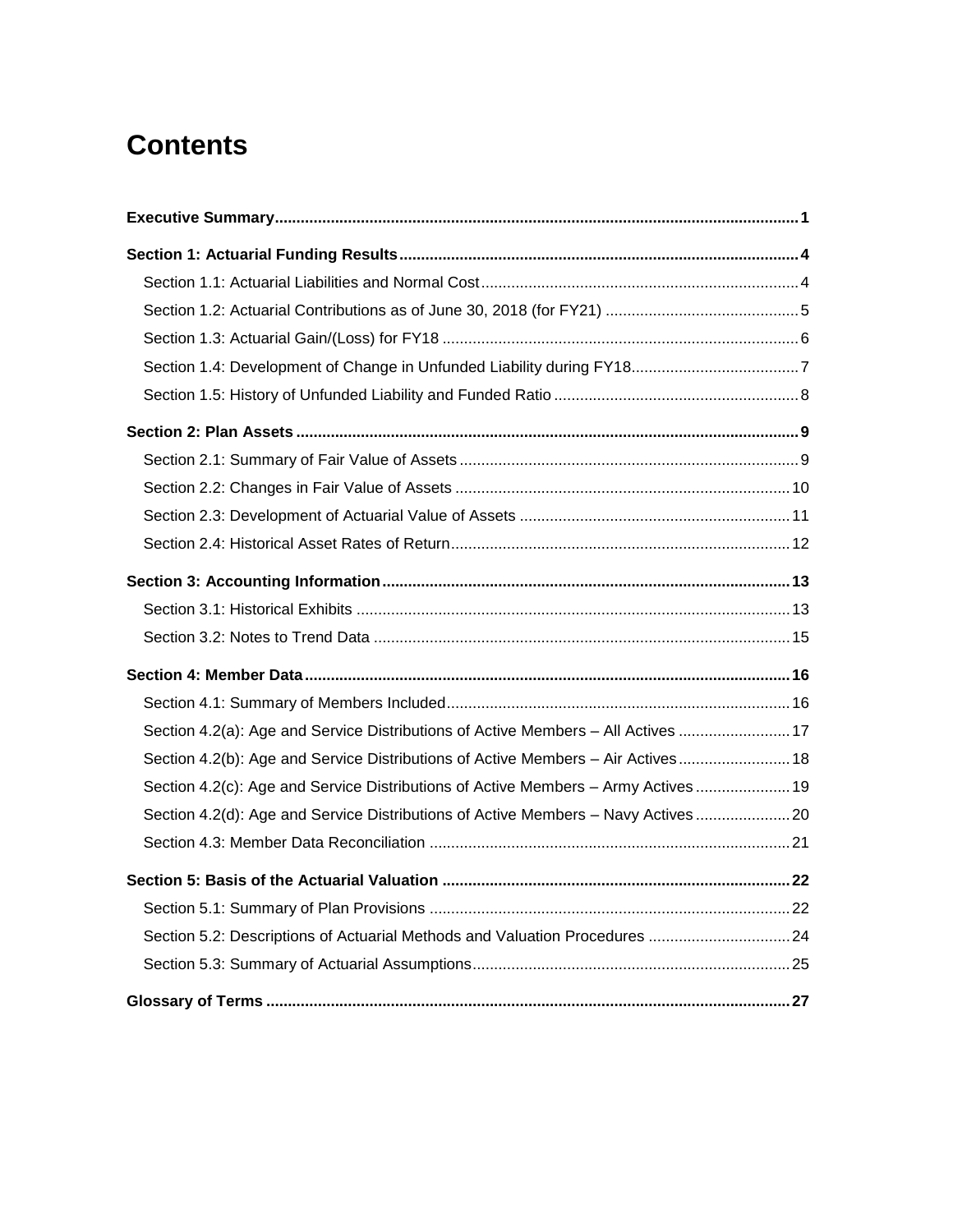### <span id="page-4-0"></span>**Executive Summary**

#### **Overview**

The State of Alaska National Guard and Naval Militia Retirement System (NGNMRS) provides pension benefits to the National Guard, naval militia and other eligible members. The Commissioner of the Department of Administration is responsible for administering the plan. The Alaska Retirement Management Board has fiduciary responsibility over the assets of the plan. This report presents the results of the actuarial valuation of NGNMRS as of the valuation date of June 30, 2018.

#### **Purpose**

An actuarial valuation is performed on the plan once every two years as of the end of the fiscal year, and roll-forward valuations are performed every other year. The main purposes of the actuarial valuation detailed in this report are:

- 1. To determine the Employer contribution necessary to meet the Board's funding policy for the plan;
- 2. To disclose the funding assets and liability measures as of the valuation date;
- 3. To review the current funded status of the plan and assess the funded status as an appropriate measure for determining future actuarially determined contributions;
- 4. To compare actual and expected experience under the plan during the last fiscal year; and
- 5. To report trends in contributions, assets, liabilities, and funded status over the last several years.

The actuarial valuation provides a "snapshot" of the funded position of NGNMRS based on the plan provisions, membership data, assets, and actuarial methods and assumptions as of the valuation date.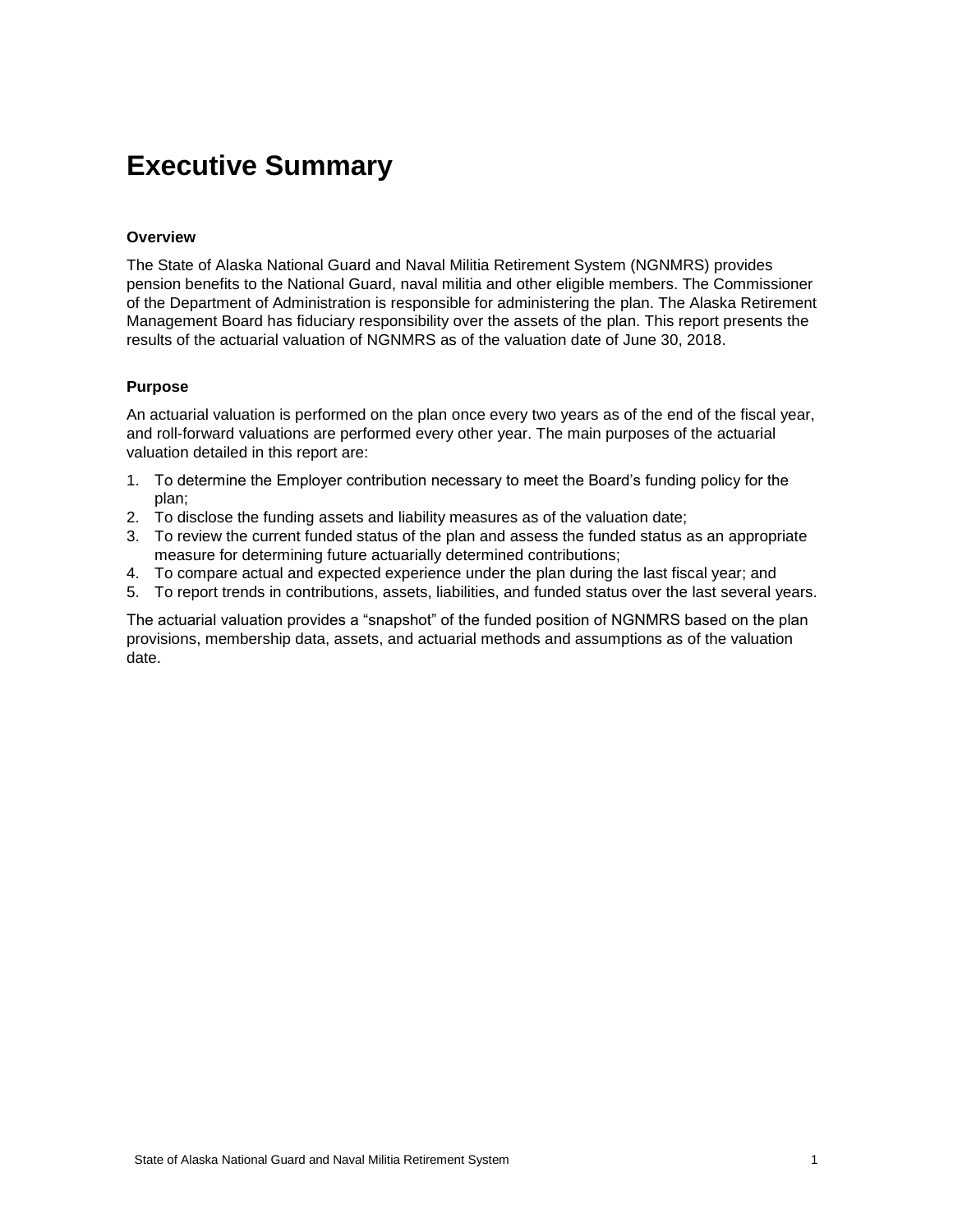#### **Funded Status**

Where presented, references to "funded ratio" and "unfunded actuarial accrued liability" typically are measured on an actuarial value of assets basis. It should be noted that the same measurements using market value of assets would result in different funded ratios and unfunded actuarial accrued liabilities. Moreover, the funded ratio presented is appropriate for evaluating the need and level of future contributions but makes no assessment regarding the funded status of the plan if the plan were to settle (i.e. purchase annuities) for a portion or all of its liabilities.

|         | <b>Funded Status as of June 30</b>                                | 2016                | 2018               |
|---------|-------------------------------------------------------------------|---------------------|--------------------|
| a.      | <b>Actuarial Accrued Liability</b>                                | \$<br>31,184,361    | \$<br>21,934,014   |
| b.      | <b>Valuation Assets</b>                                           | 38,439,835          | 41,031,353         |
| c.      | Unfunded Actuarial Accrued Liability, $(a) - (b)$                 | \$<br>(7, 255, 474) | \$<br>(19,097,339) |
| d.      | Funded Ratio based on Valuation Assets.<br>(b) ÷ (a)              | 123.3%              | 187.1%             |
| $e_{1}$ | Fair Value of Assets                                              | \$<br>35,826,154    | \$<br>39,418,117   |
| f.      | Funding Ratio based on Fair Value of Assets, (e)<br>$\div$ (a)    | 114.9%              | 179.7%             |
|         | <b>Recommended Contribution Amounts</b>                           | <b>FY19</b>         | <b>FY21</b>        |
| a.      | Normal Cost                                                       | \$<br>610,686       | \$<br>483.551      |
| b.      | Past Service Cost                                                 |                     |                    |
|         |                                                                   | (1, 135, 568)       | (2,988,961)        |
| c.      | Expense Load                                                      | 241,000             | 242,000            |
| d.      | Total Annual Contribution,<br>$(a) + (b) + (c)$ , not less than 0 | \$<br>0             | \$<br>0            |

The recommended contribution amount for FY20 based on a roll-forward valuation as of June 30, 2017 was \$0.

The funded ratio (based on Actuarial Value of Assets) increased from 123.3% at June 30, 2016 to 187.1% as of June 30, 2018. The key reasons for this change are described on the following page.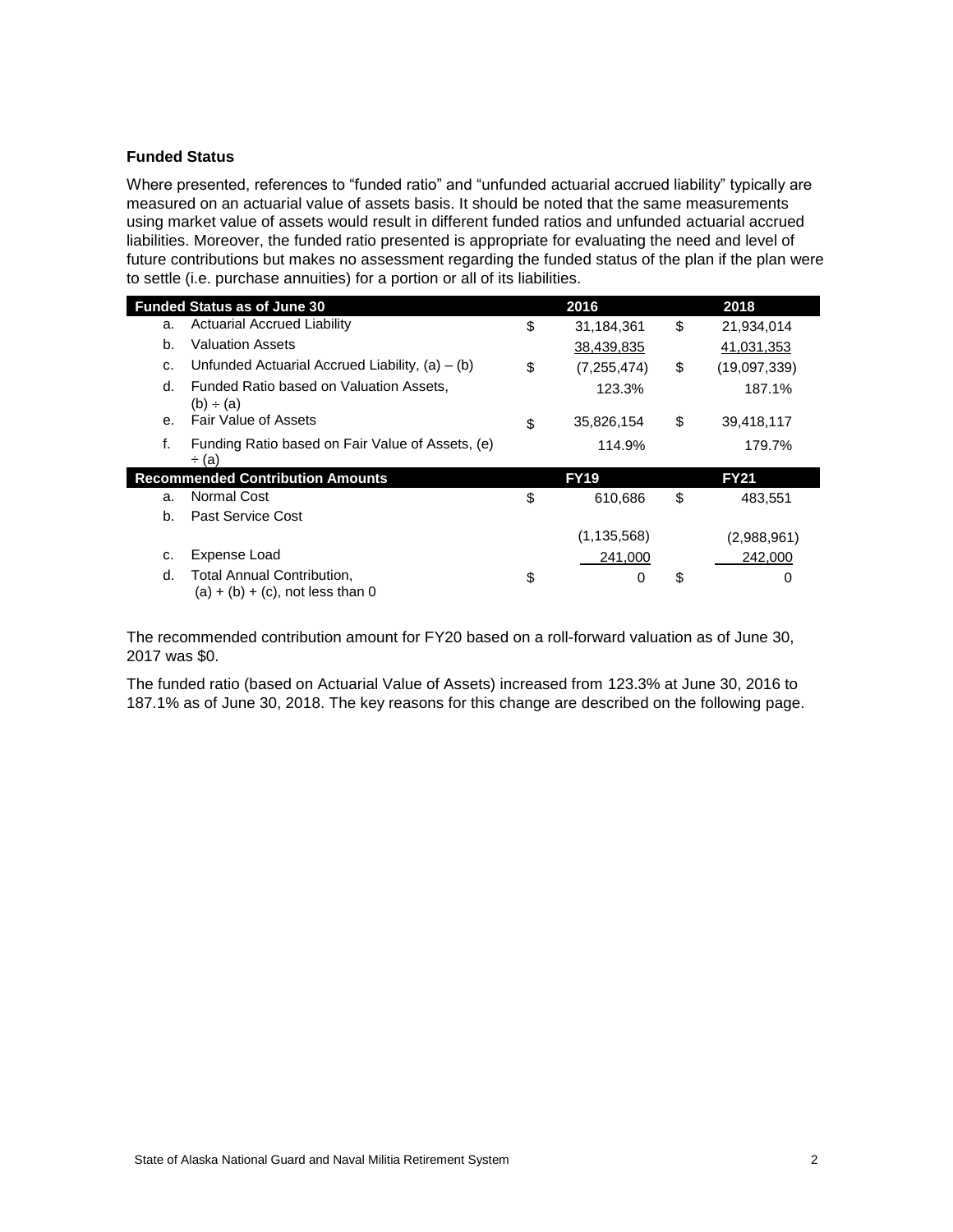#### **1. Investment Experience**

The approximate investment returns based on fair value of assets were 8.23% for FY17 and 4.59% for FY18, compared to the expected investment return of 7.00%. This resulted in a gain of approximately \$0.7 million for FY17 and a loss of approximately \$0.7 million for FY18 from investment experience. Due to the asset valuation method that recognizes investment gains and losses over a 5-year period, the approximate rates of return based on actuarial value of assets were 4.8% for FY17 and 5.3% for FY18.

### **2. Demographic Experience**

Section 4 provides statistics on active and inactive participants. The number of active participants decreased 6.8% from 4,054 at June 30, 2016 to 3,777 at June 30, 2018 due to members retiring and terminating, and the recognition of cashed out participants. The average age of active participants increased from 33.71 to 33.92 and average credited service remains unchanged at 6.69 years.

The number of retirees and QDROs increased 11.2% from 676 to 752, and their average age increased from 58.28 to 59.18.

There was a 58.8% decrease in the number of vested terminated participants from 1,427 to 588, primarily due to the recognition of cashed out participants (including 737 participants who cashed out prior to June 30, 2016). Their average age decreased from 58.37 to 56.10.

The elimination of 798 active and vested terminated participants who had cashed out prior to June 30, 2016 reduced the June 30, 2018 Actuarial Accrued Liability by approximately \$10.7 million.

#### **3. Changes in Methods Since the Prior Valuation**

There have been no changes in asset or valuation methods since the prior valuation.

#### **4. Changes in Assumptions Since the Prior Valuation**

Effective for the June 30, 2018 valuation, the Board adopted changes to the demographic and economic assumptions recommended by the actuary, based on the results of an experience analysis performed on the population experience from July 1, 2013 to June 30, 2017. The changes in assumptions were adopted by the Board during the January 2019 Board meeting. The effect of the new assumptions was an increase in the Actuarial Accrued Liability of approximately \$0.2 million.

#### **5. Changes in Benefit Provisions Since the Prior Valuation**

There have been no changes in benefit provisions since the prior valuation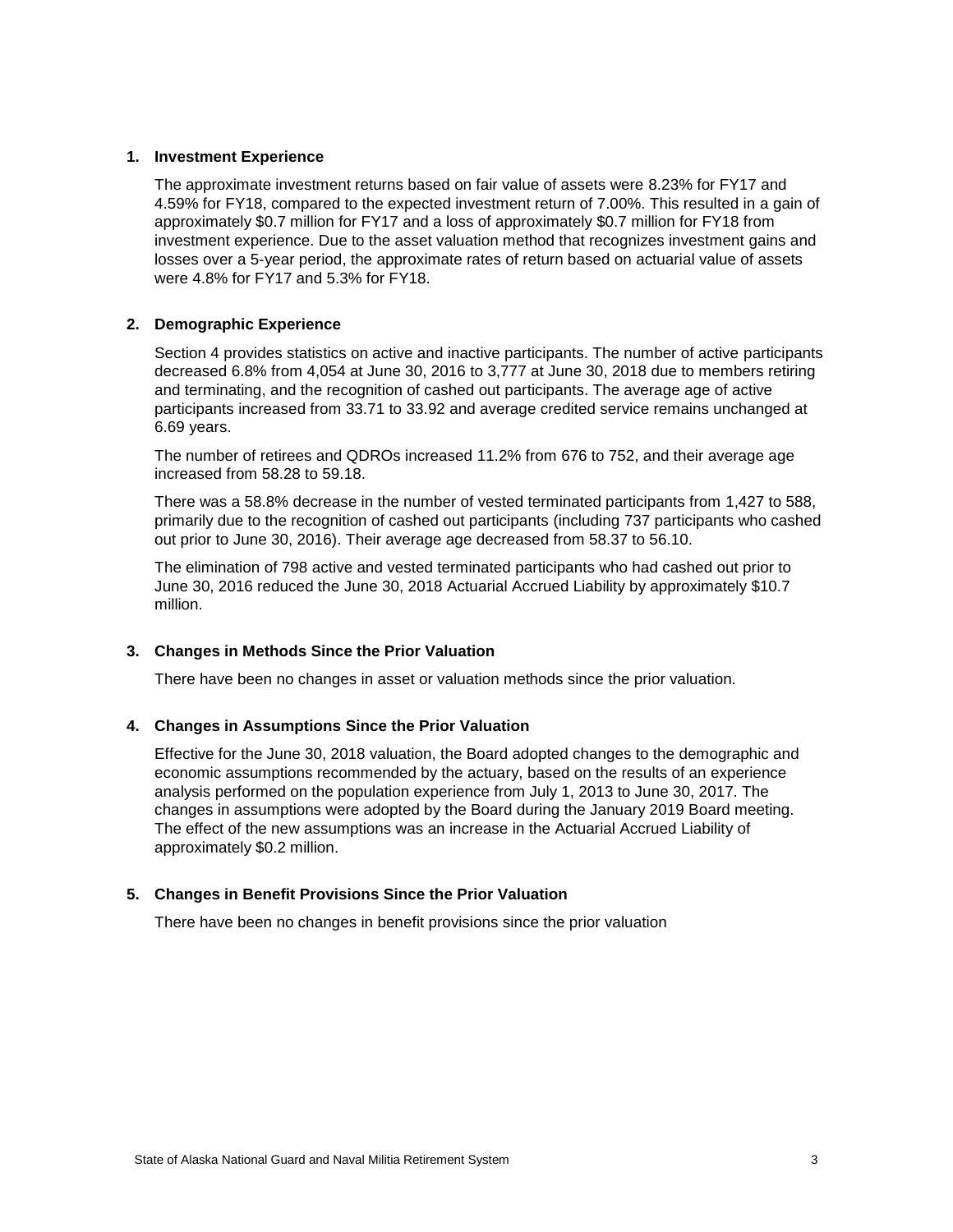### <span id="page-7-0"></span>**Section 1: Actuarial Funding Results**

<span id="page-7-1"></span>Section 1.1: Actuarial Liabilities and Normal Cost

| As of June 30, 2018         |    | <b>Present Value</b><br>of Projected Benefits | <b>Actuarial Accrued</b><br><b>Liability</b> |                    |  |
|-----------------------------|----|-----------------------------------------------|----------------------------------------------|--------------------|--|
| <b>Active Members</b>       |    |                                               |                                              |                    |  |
| <b>Retirement Benefits</b>  | \$ | 11,937,765                                    | \$                                           | 9,450,081          |  |
| <b>Termination Benefits</b> |    | 0                                             |                                              | 0                  |  |
| Death Benefits              |    | 259,281                                       |                                              | 186,395            |  |
| <b>Disability Benefits</b>  |    | 124,436                                       |                                              | 99,515             |  |
| Subtotal                    | \$ | 12,321,482                                    | \$                                           | 9,735,991          |  |
| <b>Inactive Members</b>     |    |                                               |                                              |                    |  |
| <b>Vested Terminated</b>    | \$ | 6,103,123                                     | \$                                           | 6,103,123          |  |
| Retirees (including QDROs)  |    | 6,094,900                                     |                                              | 6,094,900          |  |
| Subtotal                    | \$ | 12,198,023                                    | \$                                           | 12,198,023         |  |
| <b>Total</b>                | \$ | 24,519,505                                    | \$                                           | 21,934,014         |  |
| As of June 30, 2018         |    |                                               |                                              | <b>Normal Cost</b> |  |
| <b>Active Members</b>       |    |                                               |                                              |                    |  |
| <b>Retirement Benefits</b>  |    |                                               | \$                                           | 465,294            |  |
| <b>Termination Benefits</b> |    |                                               |                                              | 0                  |  |
| <b>Death Benefits</b>       |    |                                               |                                              | 13,595             |  |
| <b>Disability Benefits</b>  |    |                                               |                                              | 4,662              |  |
| Subtotal                    |    |                                               | \$                                           | 483,551            |  |

| <b>Expense Load</b>    |      |         |
|------------------------|------|---------|
| Administrative Expense | -SS  | 242,000 |
| Total                  | - 56 | 725,551 |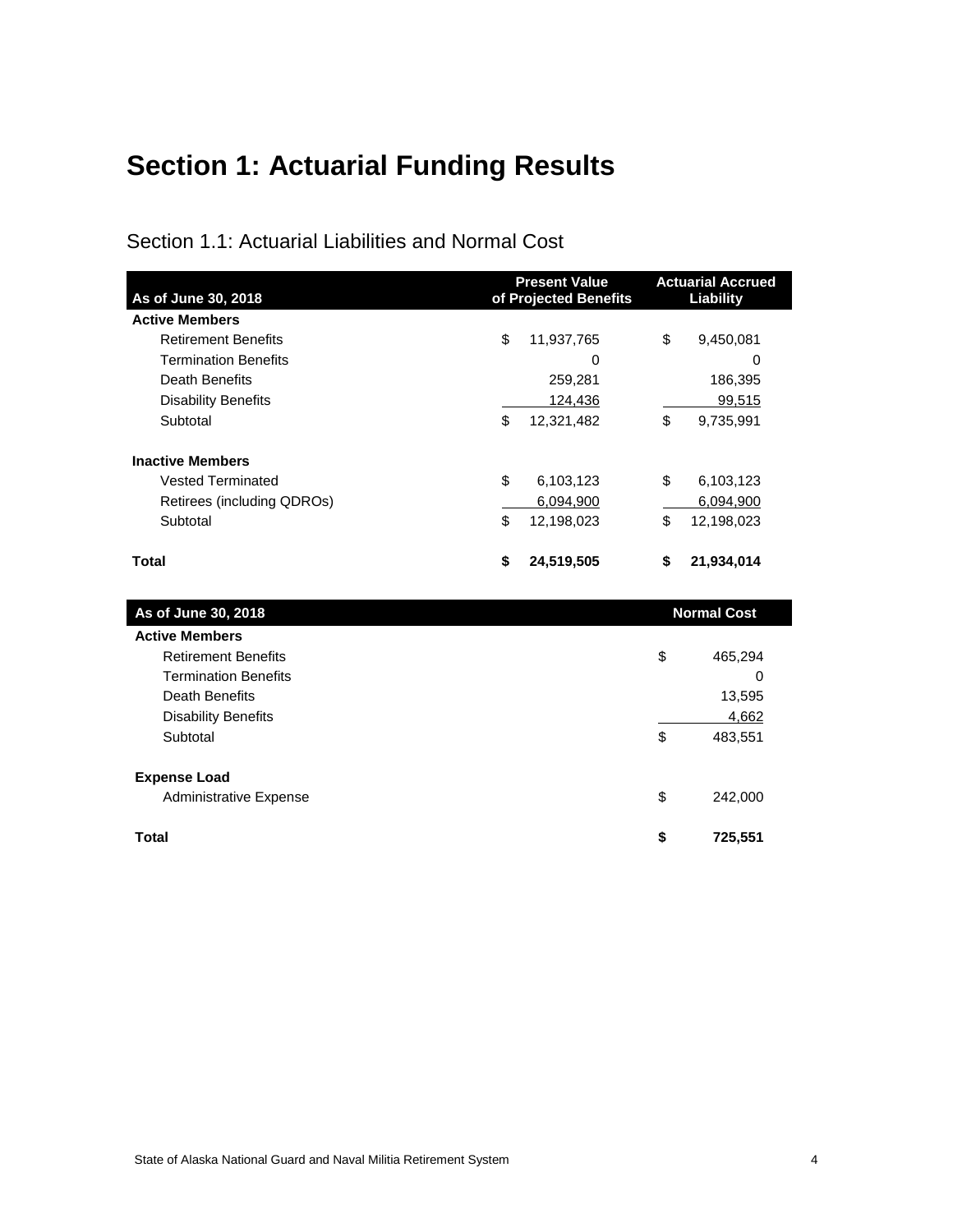| 1. | <b>Actuarial Accrued Liability</b>                      | S | 21,934,014   |
|----|---------------------------------------------------------|---|--------------|
| 2. | <b>Valuation Assets</b>                                 |   | 41,031,353   |
| 3. | Total Unfunded Actuarial Accrued Liability, $(1) - (2)$ | S | (19,097,339) |
| 4. | Past Service Cost Amortization Payment <sup>1</sup>     |   | (2,988,961)  |
| 5. | Normal Cost, including Expense Load                     |   | 725.551      |
| 6. | Total Contribution, $(4) + (5)$ , not less than 0       | S | 0            |

### <span id="page-8-0"></span>Section 1.2: Actuarial Contributions as of June 30, 2018 (for FY21)

l

<sup>1</sup> Calculated on a level dollar basis over an 8-year period as of June 30, 2018.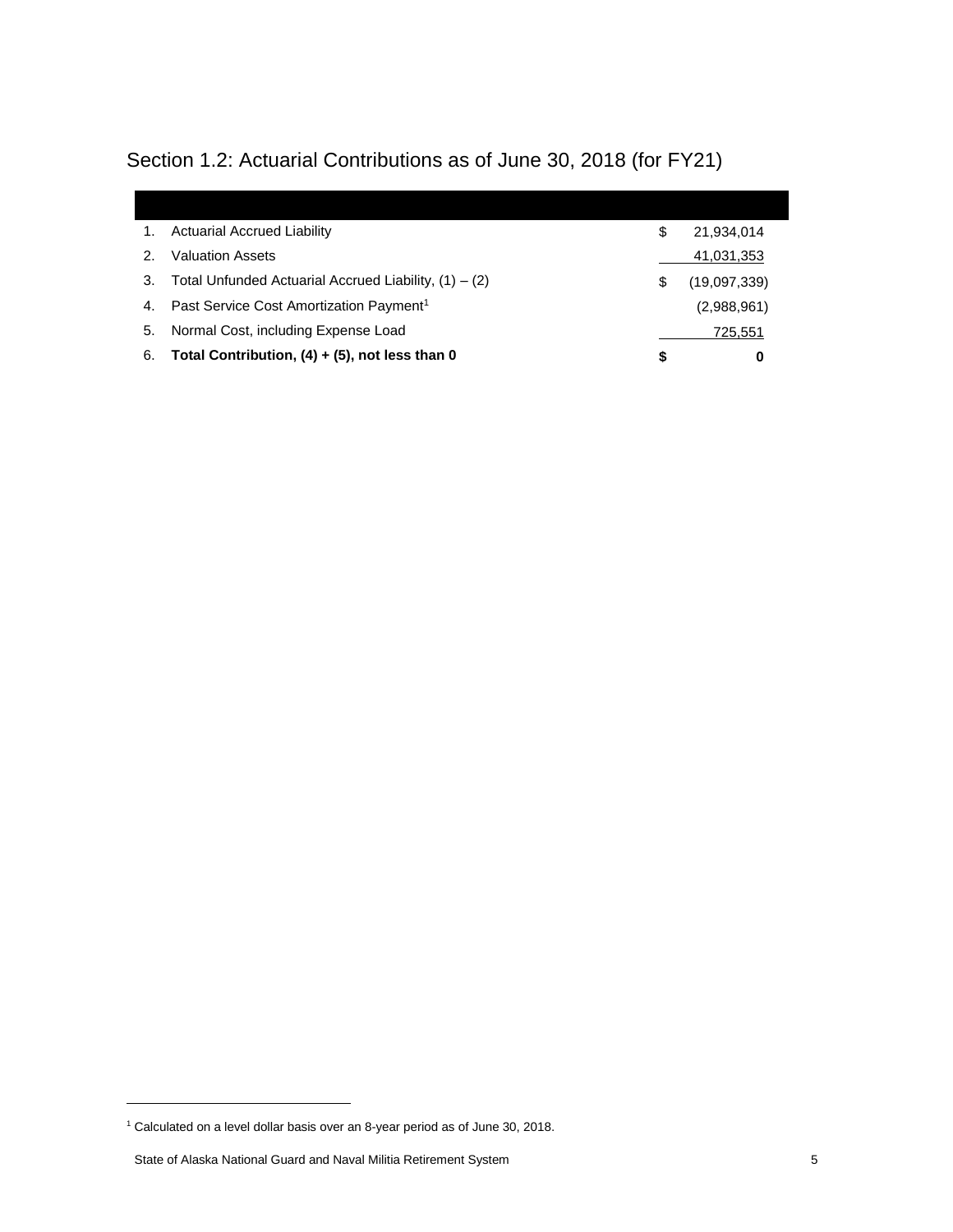### <span id="page-9-0"></span>Section 1.3: Actuarial Gain/(Loss) for FY18

| <b>Expected Actuarial Accrued Liability</b><br>1. |                                                     |                                                                                                        |    |             |  |  |  |
|---------------------------------------------------|-----------------------------------------------------|--------------------------------------------------------------------------------------------------------|----|-------------|--|--|--|
|                                                   | a.                                                  | Actuarial Accrued Liability, June 30, 2017                                                             | \$ | 32,483,912  |  |  |  |
|                                                   | b.                                                  | Normal Cost for FY18                                                                                   |    | 610,686     |  |  |  |
|                                                   | c.                                                  | Interest on (a) and (b) at 7.00%                                                                       |    | 2,316,622   |  |  |  |
|                                                   | d.                                                  | <b>Actual Benefit Payments for FY18</b>                                                                |    | (1,359,467) |  |  |  |
|                                                   | е.                                                  | Interest on (d) at 7.00%, adjusted for timing                                                          |    | (46, 777)   |  |  |  |
|                                                   | f.                                                  | Change in Actuarial Assumptions                                                                        |    | 155,756     |  |  |  |
|                                                   | g.                                                  | Expected Actuarial Accrued Liability as of June 30, 2018,<br>$(a) + (b) + (c) + (d) + (e) + (f)$       | \$ | 34,160,732  |  |  |  |
| 2.                                                |                                                     | Actual Actuarial Accrued Liability, June 30, 2018                                                      |    | 21,934,014  |  |  |  |
| 3.                                                |                                                     | Liability Gain/(Loss), $(1)(g) - (2)$                                                                  | \$ | 12,226,7181 |  |  |  |
| 4.                                                |                                                     | <b>Expected Actuarial Asset Value</b>                                                                  |    |             |  |  |  |
|                                                   | a.                                                  | Actuarial Asset Value, June 30, 2017                                                                   | \$ | 39,638,736  |  |  |  |
|                                                   | b.                                                  | Interest on (a) at 7.00%                                                                               |    | 2,774,712   |  |  |  |
|                                                   | c.                                                  | <b>Employer Contributions for FY18</b>                                                                 |    | 907,231     |  |  |  |
|                                                   | d.<br>Interest on (c) at 7.00%, adjusted for timing |                                                                                                        |    | 31,216      |  |  |  |
|                                                   | е.                                                  | Benefit Payments for FY18                                                                              |    | (1,359,467) |  |  |  |
|                                                   | f.                                                  | Interest on (e) at 7.00%, adjusted for timing                                                          |    | (46, 777)   |  |  |  |
|                                                   | g.                                                  | Administrative expenses                                                                                |    | (226, 466)  |  |  |  |
|                                                   | h.                                                  | Interest on (g) at 7.00%, adjusted for timing                                                          |    | (7, 792)    |  |  |  |
|                                                   | i.                                                  | Expected Actuarial Asset Value as of June 30, 2018,<br>$(a) + (b) + (c) + (d) + (e) + (f) + (g) + (h)$ | \$ | 41,711,393  |  |  |  |
| 5.                                                |                                                     | Actuarial Asset Value, June 30, 2018                                                                   |    | 41,031,353  |  |  |  |
| 6.                                                |                                                     | Actuarial Asset Gain/(Loss), (5) - (4)(i)                                                              | \$ | (680, 040)  |  |  |  |
| 7.                                                |                                                     | Actuarial Gain/(Loss), (3) + (6)                                                                       | \$ | 11,546,678  |  |  |  |

l

<sup>1</sup> \$10,670,694 of the total liability gain is due to the elimination of 798 active and vested terminated participants who had cashed out prior to June 30, 2016.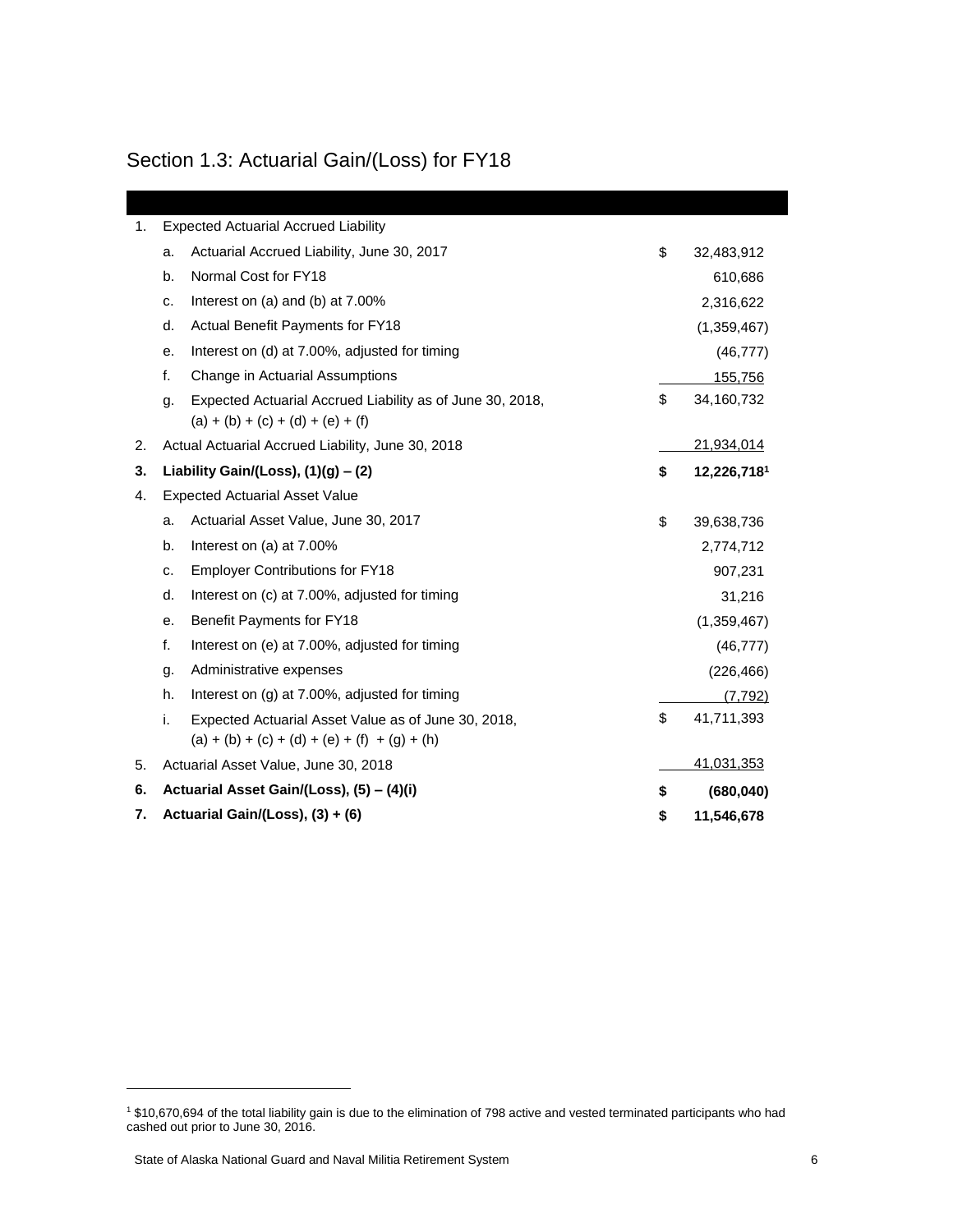| 1. |    | 2017 Unfunded Liability                           | \$<br>(7, 154, 824) |
|----|----|---------------------------------------------------|---------------------|
|    | a. | Interest on Unfunded Liability                    | (500, 838)          |
|    | b. | Normal Cost                                       | 610,686             |
|    | c. | <b>Employer Contributions</b>                     | (907, 231)          |
|    | d. | Interest on $(b)$ and $(c)$                       | 11,532              |
|    | е. | Administrative expenses                           | 226,466             |
|    | f. | Interest on (e) at 7.00%, adjusted for timing     | 7,792               |
|    | g. | Change in Actuarial Assumptions                   | 155,756             |
|    | h. | Expected Change in Unfunded Liability during FY18 | (395, 837)          |
| 2. |    | Expected 2018 Unfunded Liability, $(1) + (1)(h)$  | \$<br>(7,550,661)   |
|    | a. | Liability (gain)/loss                             | (12, 226, 718)      |
|    | b. | Asset (gain)/loss                                 | 680,040             |
|    | c. | Actuarial (gain)/loss during FY18                 | (11, 546, 678)      |
| 3. |    | Actual 2018 Unfunded Liability, $(2) + (2)(c)$    | \$<br>(19,097,339)  |

### <span id="page-10-0"></span>Section 1.4: Development of Change in Unfunded Liability during FY18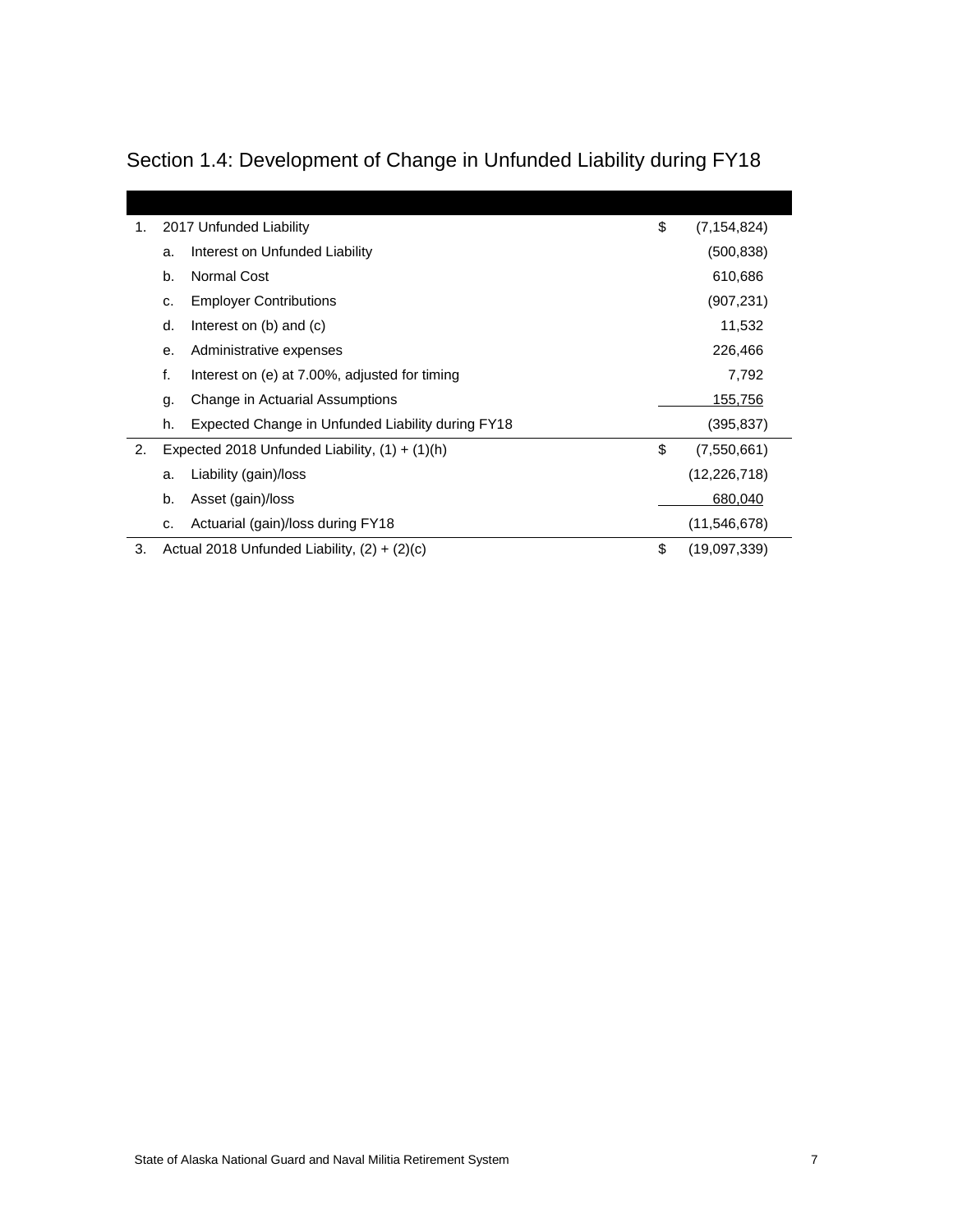| <b>Valuation</b><br><b>Date</b> | <b>Total Actuarial</b><br><b>Accrued</b><br>Liability | <b>Valuation</b><br><b>Assets</b> | Assets as a<br>Percent of<br><b>Actuarial</b><br><b>Accrued</b><br>Liability | <b>Unfunded</b><br><b>Actuarial</b><br><b>Accrued</b><br>Liability<br>(UAAL) |
|---------------------------------|-------------------------------------------------------|-----------------------------------|------------------------------------------------------------------------------|------------------------------------------------------------------------------|
| June 30, 2000                   | \$<br>17,967,471                                      | \$<br>13,734,397                  | 76.4%                                                                        | \$<br>4,233,074                                                              |
| June 30, 2002                   | \$<br>20,545,214                                      | \$<br>12,114,025                  | 59.0%                                                                        | \$<br>8,431,189                                                              |
| June 30, 2004                   | \$<br>19,749,305                                      | \$<br>13,391,055                  | 67.8%                                                                        | \$<br>6,358,250                                                              |
| June 30, 2006                   | \$<br>25,457,589                                      | \$<br>15,587,569                  | 61.2%                                                                        | \$<br>9,870,020                                                              |
| June 30, 2007                   | \$<br>26,289,978                                      | \$<br>16,882,529                  | 64.2%                                                                        | \$<br>9,407,449                                                              |
| June 30, 2008                   | \$<br>28,904,645                                      | \$<br>28,370,756                  | 98.2%                                                                        | \$<br>533,889                                                                |
| June 30, 2009                   | \$<br>30,208,411                                      | \$<br>30,123,348                  | 99.7%                                                                        | \$<br>85,063                                                                 |
| June 30, 2010                   | \$<br>30,034,407                                      | \$<br>32,000,585                  | 106.5%                                                                       | \$<br>(1,966,178)                                                            |
| June 30, 2011                   | \$<br>31,324,457                                      | \$<br>33,019,577                  | 105.4%                                                                       | \$<br>(1,695,120)                                                            |
| June 30, 2012                   | \$<br>32,771,017                                      | \$<br>33,682,091                  | 102.8%                                                                       | \$<br>(911, 074)                                                             |
| June 30, 2013                   | \$<br>33,907,968                                      | \$<br>34,178,622                  | 100.8%                                                                       | \$<br>(270, 654)                                                             |
| June 30, 2014                   | \$<br>36,715,287                                      | \$<br>36,271,836                  | 98.8%                                                                        | \$<br>443,451                                                                |
| June 30, 2015                   | \$<br>38,313,473                                      | \$<br>37,855,133                  | 98.8%                                                                        | \$<br>458,340                                                                |
| June 30, 2016                   | \$<br>31,184,361                                      | \$<br>38,439,835                  | 123.3%                                                                       | \$<br>(7, 255, 474)                                                          |
| June 30, 2017                   | \$<br>32,483,912                                      | \$<br>39,638,736                  | 122.0%                                                                       | \$<br>(7, 154, 824)                                                          |
| June 30, 2018                   | \$<br>21,934,014                                      | \$<br>41,031,353                  | 187.1%                                                                       | \$<br>(19,097,339)                                                           |

### <span id="page-11-0"></span>Section 1.5: History of Unfunded Liability and Funded Ratio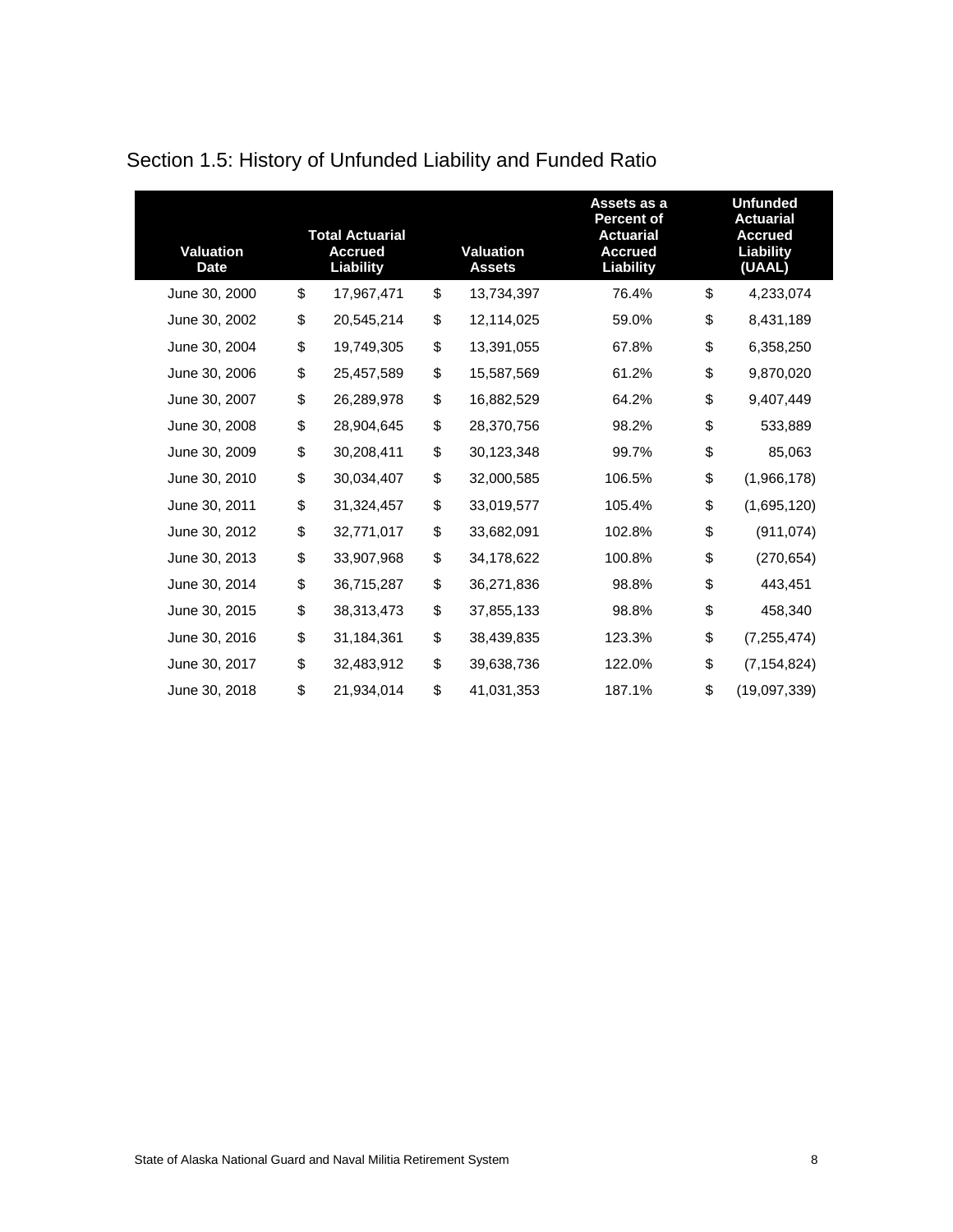### <span id="page-12-0"></span>**Section 2: Plan Assets**

### <span id="page-12-1"></span>Section 2.1 Summary of Fair Value of Assets

| Fair Value of Assets as of June 30        | 2017             | 2018             |
|-------------------------------------------|------------------|------------------|
| <b>Assets</b>                             |                  |                  |
| 1. Cash and Cash Equivalents              | \$<br>289,944    | \$<br>147,855    |
| 2. Receivables                            | 431              | 431              |
| 3. Domestic Equity Pool                   | 11,108,146       | 9,898,944        |
| 4. International Equity Pool              | 6,280,168        | 5,113,722        |
| 5. Tactical Fixed Income Pool             | 339,559          | 437,028          |
| 6. Domestic Fixed Income Pool             | 15,084,541       | 18,848,835       |
| 7. International Fixed Income Pool        | 1,890,437        | 0                |
| 8. Emerging Market Debt                   | 252,290          | 0                |
| 9. Emerging Market Equity Pool            | 951,932          | 1,424,559        |
| 10. Taxable Municipal Bonds               | 319,273          | 1,138,471        |
| 11. High Yield Pool                       | 1,893,056        | 0                |
| 12. Alternative Equity                    | 0                | 2,561,992        |
| 13. Total Assets                          | \$<br>38,409,777 | \$<br>39,571,837 |
| <b>Liabilities</b>                        |                  |                  |
| 14. Accrued expenses                      | \$<br>17,020     | \$<br>26,479     |
| 15. Due to State of Alaska General Fund   | 2,617            | 4,888            |
| 16. Securities Lending Collateral Payable | 258,153          | 122,353          |
| 17. Total Liabilities                     | \$<br>277,790    | \$<br>153,720    |
| Fair Value of Assets, (13) - (17)         | \$<br>38,131,987 | \$<br>39,418,117 |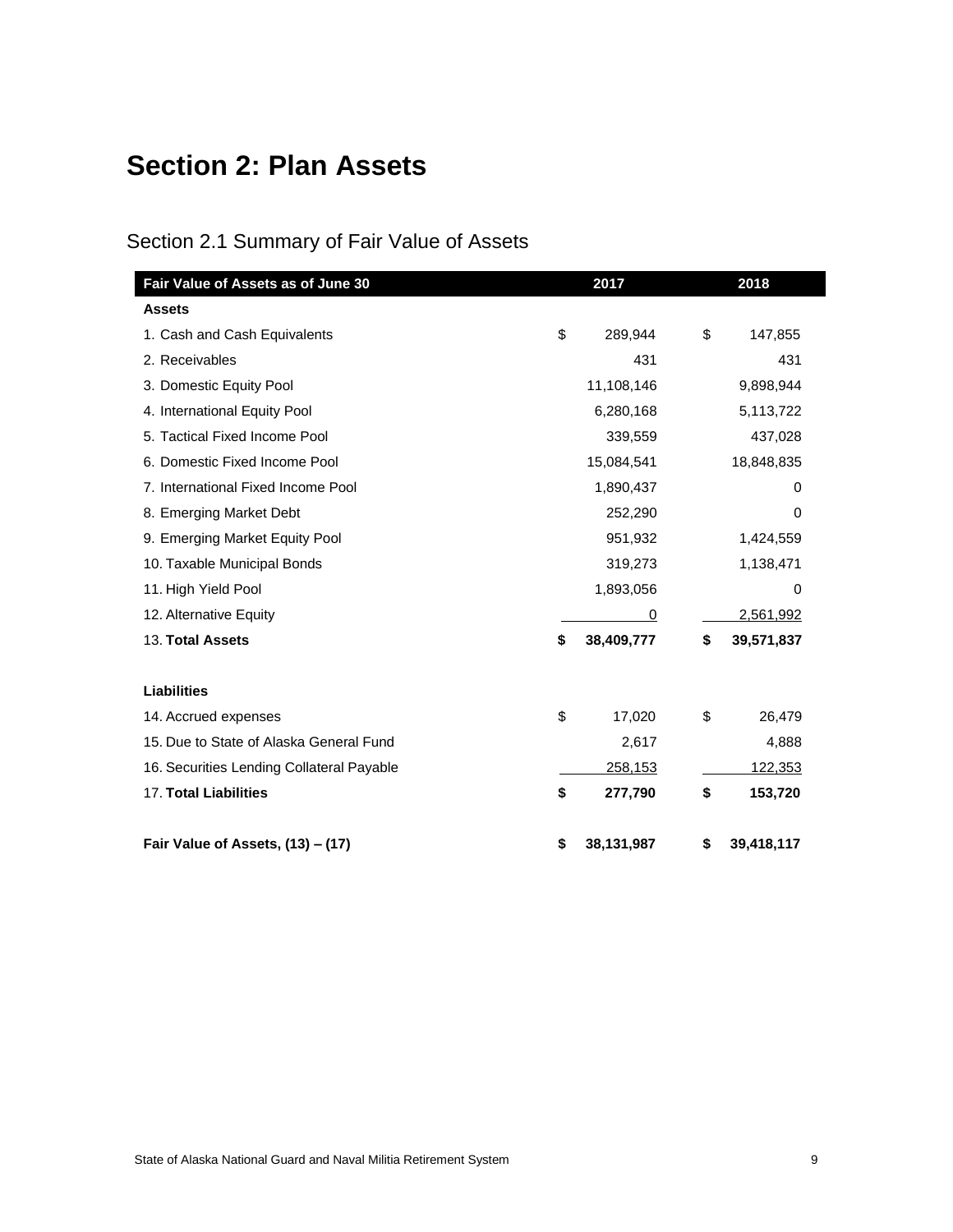### <span id="page-13-0"></span>Section 2.2: Changes in Fair Value of Assets

| Fair Value of Assets as of June 30                              |                                              |    | 2017       |    | 2018       |
|-----------------------------------------------------------------|----------------------------------------------|----|------------|----|------------|
|                                                                 | 1. Fair Value of Assets at beginning of year |    | 35,826,154 |    | 38,131,987 |
|                                                                 |                                              |    |            |    |            |
| 2. Additions                                                    |                                              |    |            |    |            |
| a.                                                              | <b>Employer Contributions</b>                | \$ | 866,905    | \$ | 907,231    |
| b.                                                              | Investment Income                            |    | 3,195,763  |    | 1,977,362  |
| C.                                                              | Other                                        |    | 0          |    | 0          |
| d.                                                              | <b>Total Additions</b>                       | \$ | 4,062,668  | \$ | 2,884,593  |
|                                                                 |                                              |    |            |    |            |
|                                                                 | 3. Disbursements                             |    |            |    |            |
| a.                                                              | <b>Retirement Benefits</b>                   | \$ | 1,485,669  | \$ | 1,359,467  |
| b.                                                              | <b>Administrative Expenses</b>               |    | 257,396    |    | 226,466    |
| c.                                                              | <b>Investment Expenses</b>                   |    | 13,770     |    | 12,530     |
| d.                                                              | <b>Total Deductions</b>                      | \$ | 1,756,835  | \$ | 1,598,463  |
|                                                                 |                                              |    |            |    |            |
| 4. Fair Value of Assets at end of year, $(1) + (2)(d) - (3)(d)$ |                                              | \$ | 38,131,987 | \$ | 39,418,117 |
|                                                                 |                                              |    |            |    |            |
| Approximate Fair Value Investment Return Rate Net of All        |                                              |    |            |    |            |
| Expenses                                                        |                                              |    | 8.2%       |    | 4.6%       |

i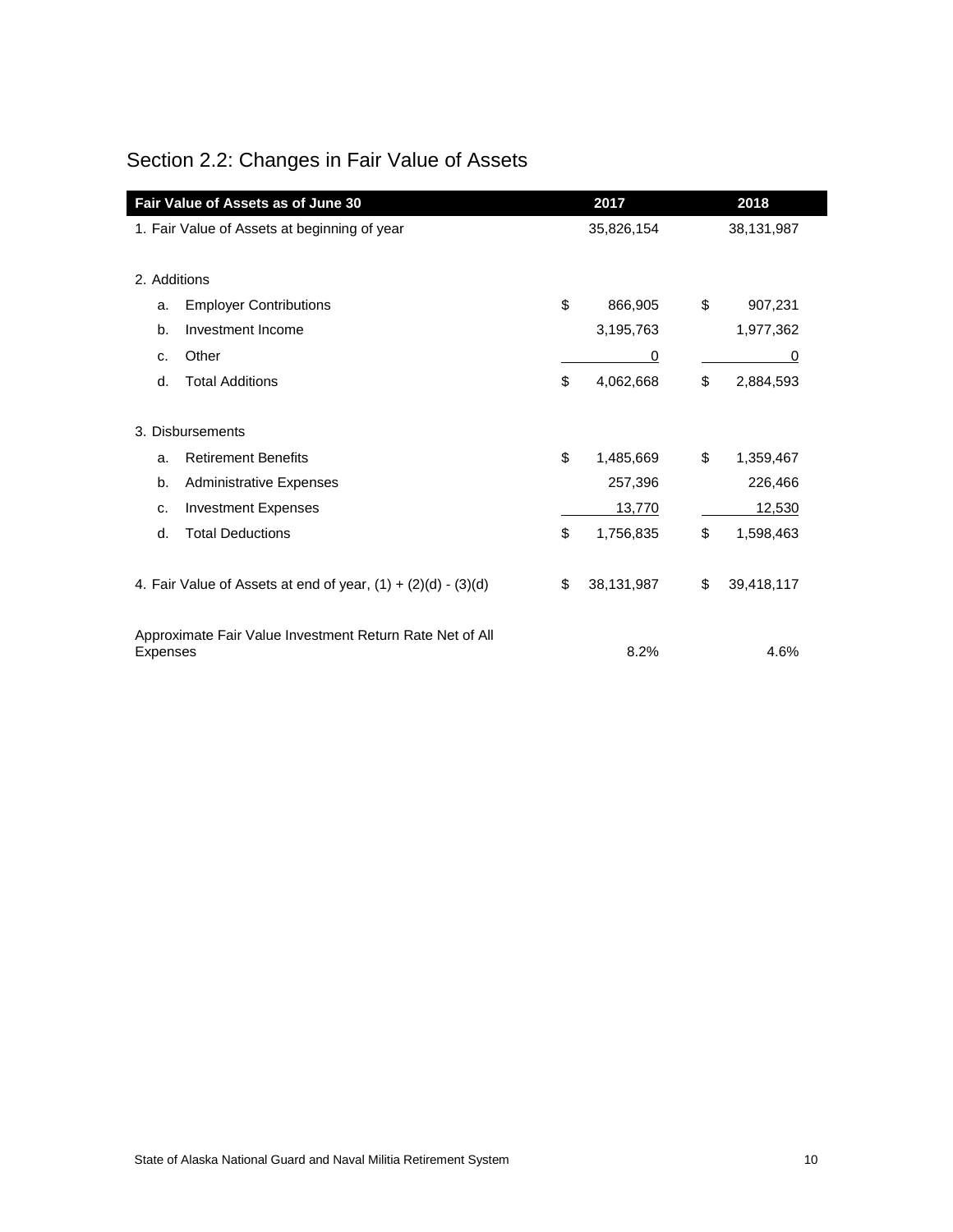### <span id="page-14-0"></span>Section 2.3: Development of Actuarial Value of Assets

The actuarial value of assets was equal to the market value at June 30, 2006. Future investment gains and losses will be recognized 20% per year over 5 years. In no event may valuation assets be less than 80% or more than 120% of market value as of the valuation date.

| 1. |    | Investment Gain/(Loss) for FY18                                                    |                  |
|----|----|------------------------------------------------------------------------------------|------------------|
|    | a. | Market Value, June 30, 2017                                                        | \$<br>38,131,987 |
|    | b. | Contributions for FY18                                                             | 907,231          |
|    | c. | <b>Benefit Payments for FY18</b>                                                   | 1,359,467        |
|    | d. | Actual Investment Return (net of expenses)                                         | 1,964,832        |
|    | е. | Expected Return Rate (net of expenses)                                             | 7.00%            |
|    | f. | Expected Return - Weighted for Timing                                              | 2,645,886        |
|    | g. | Investment Gain/(Loss) for the Year, $(d) - (f)$                                   | (681, 054)       |
| 2. |    | Actuarial Value, June 30, 2018                                                     |                  |
|    | a. | Market Value, June 30, 2018                                                        | \$<br>39,418,117 |
|    | b. | Deferred Investment Gain/(Loss)                                                    | (1,613,236)      |
|    | c. | Preliminary Actuarial Value, June 30, 2018, $(a) - (b)$                            | \$<br>41,031,353 |
|    | d. | Upper Limit: 120% of Market Value, June 30, 2018                                   | \$<br>47,301,740 |
|    | е. | Lower Limit: 80% of Market Value, June 30, 2018                                    | \$<br>31,534,494 |
|    | f. | Actuarial Value, June 30, 2018, [(c) limited by (d) and (e)]                       | \$<br>41,031,353 |
|    | g. | Ratio of Actuarial Value of Assets to Market Value of Assets                       | 104.1%           |
|    | h. | Approximate Actuarial Value Investment Return Rate During FY18 Net of All Expenses | 5.3%             |

The table below shows the development of gains/(losses) to be recognized in the current year:

| <b>Plan Year Ended</b> |   | <b>Asset Gain/(Loss)</b> | Gain/(Loss)<br><b>Recognized in Prior</b><br>Years | Gain/(Loss)<br><b>Recognized This</b><br>Year |   | Gain/(Loss)<br><b>Deferred to Future</b><br>Years |
|------------------------|---|--------------------------|----------------------------------------------------|-----------------------------------------------|---|---------------------------------------------------|
| 6/30/2014              |   | 1.951.966                | 1,561,572                                          | 390.394                                       |   | 0                                                 |
| 6/30/2015              |   | (2,241,223)              | (1,344,735)                                        | (448, 245)                                    |   | (448, 243)                                        |
| 6/30/2016              |   | (2,606,836)              | (1,042,734)                                        | (521,367)                                     |   | (1,042,735)                                       |
| 6/30/2017              |   | 704.309                  | 140.862                                            | 140,862                                       |   | 422,585                                           |
| 6/30/2018              |   | (681, 054)               | 0                                                  | (136, 211)                                    |   | (544, 843)                                        |
| Total                  | S | (2,872,838)              | \$<br>(685.035)                                    | (574,567)                                     | S | (1,613,236)                                       |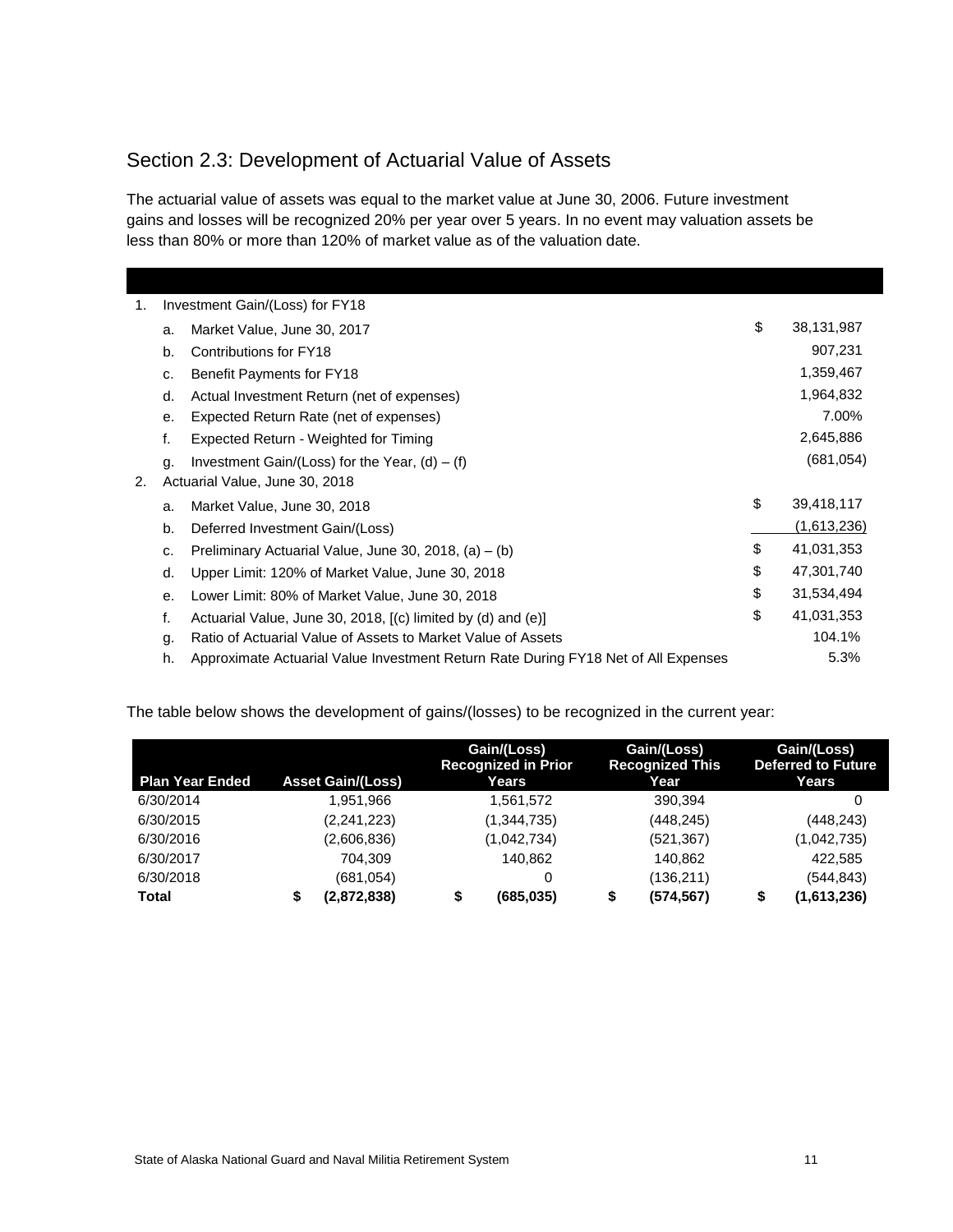|                    |               | <b>Actuarial Value</b> |               | <b>Fair Value</b> |
|--------------------|---------------|------------------------|---------------|-------------------|
| <b>Year Ending</b> | <b>Annual</b> | Cumulative*            | <b>Annual</b> | Cumulative*       |
| June 30, 2005      | N/A           | N/A                    | 6.4%          | 6.4%              |
| June 30, 2006      | N/A           | N/A                    | 5.2%          | 5.8%              |
| June 30, 2007      | 8.4%          | 8.4%                   | 13.1%         | 8.2%              |
| June 30, 2008      | 6.4%          | 7.4%                   | $(2.3)\%$     | 5.5%              |
| June 30, 2009      | 2.8%          | 5.8%                   | (9.8)%        | 2.2%              |
| June 30, 2010      | 3.0%          | 5.1%                   | 11.8%         | 3.8%              |
| June 30, 2011      | 4.6%          | 5.0%                   | 13.4%         | 5.1%              |
| June 30, 2012      | 3.4%          | 4.7%                   | 0.5%          | 4.5%              |
| June 30, 2013      | 4.6%          | 4.7%                   | 7.6%          | 4.8%              |
| June 30, 2014      | 8.8%          | 5.2%                   | 13.4%         | 5.7%              |
| June 30, 2015      | 7.0%          | 5.4%                   | 0.9%          | 5.2%              |
| June 30, 2016      | 4.2%          | 5.3%                   | (0.2)%        | 4.8%              |
| June 30, 2017      | 4.8%          | 5.3%                   | 8.2%          | 5.0%              |
| June 30, 2018      | 5.3 %         | 5.3%                   | 4.6%          | 5.0%              |

### <span id="page-15-0"></span>Section 2.4: Historical Asset Rates of Return

\*Cumulative since FYE June 30, 2005.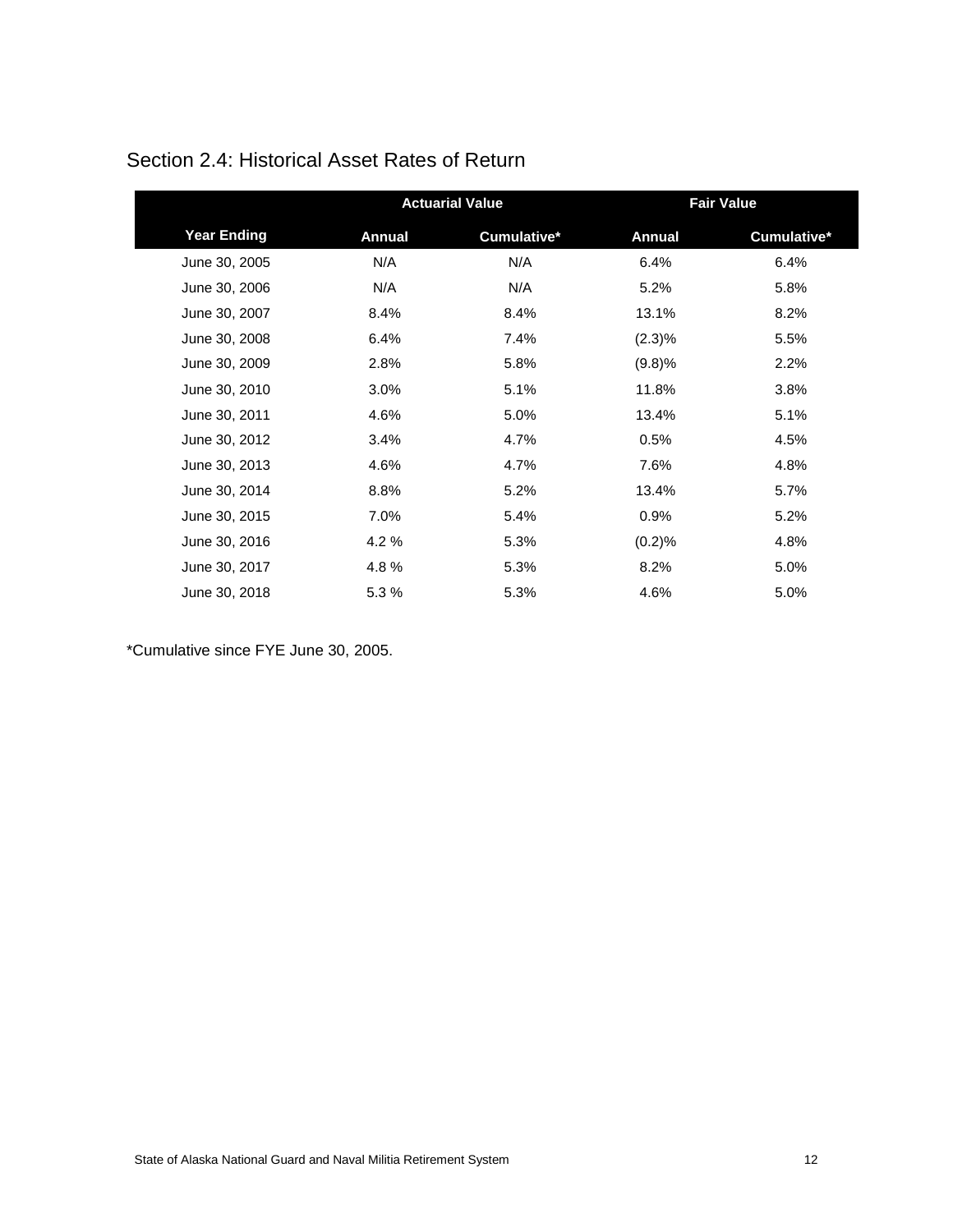### <span id="page-16-0"></span>**Section 3: Accounting Information\***

### <span id="page-16-1"></span>Section 3.1: Historical Exhibits

### **Schedule of Employer Contributions**

The exhibit below shows the pension disclosure under GASB No. 25 for fiscal years ending in 1998 through 2013.

| <b>Fiscal</b><br><b>Year Ended</b><br>June 30 | <b>Annual Required</b><br><b>Contribution</b> | <b>Actual Annual</b><br><b>Contribution</b> | <b>Supplemental</b><br><b>Contributions</b> | <b>Total</b><br><b>Contributions</b> | Percentage<br><b>Contributed</b> |
|-----------------------------------------------|-----------------------------------------------|---------------------------------------------|---------------------------------------------|--------------------------------------|----------------------------------|
| 1996                                          | \$<br>1,359,862                               | \$<br>1,104,400                             | \$<br>8,000,0001                            | \$<br>9,104,400                      | 669.5%                           |
| 1997                                          | 1,626,000                                     | 1,434,900                                   | $\pmb{0}$                                   | 1,434,900                            | 88.2%                            |
| 1998                                          | 1,626,000                                     | 1,434,900                                   | $\mathbf 0$                                 | 1,434,900                            | 88.2%                            |
| 1999                                          | 1,104,519                                     | 1,104,519                                   | $\mathbf 0$                                 | 1,104,519                            | 100.0%                           |
| 2000                                          | 1,104,519                                     | 1,104,500                                   | $\pmb{0}$                                   | 1,104,500                            | 100.0%                           |
| 2001                                          | 879,784                                       | 879,800                                     | $\pmb{0}$                                   | 879,800                              | 100.0%                           |
| 2002                                          | 879,784                                       | 879,800                                     | $\pmb{0}$                                   | 879,800                              | 100.0%                           |
| 2003                                          | 1,322,502                                     | 1,322,500                                   | $\mathbf 0$                                 | 1,322,500                            | 100.0%                           |
| 2004                                          | 1,322,502                                     | 1,322,500                                   | $\mathbf 0$                                 | 1,322,500                            | 100.0%                           |
| 2005                                          | 2,025,257                                     | 1,996,800                                   | $\mathbf 0$                                 | 1,996,800                            | 98.6%                            |
| 2006                                          | 2,025,257                                     | 2,053,800                                   | 0                                           | 2,053,800                            | 101.4%                           |
| 2007                                          | 1,737,406                                     | 1,737,406                                   | 0                                           | 1,737,406                            | 100.0%                           |
| 2008                                          | 1,737,406                                     | 1,737,406                                   | 10,000,000 <sup>2</sup>                     | 11,737,406                           | 675.6%                           |
| 2009                                          | 2,473,282                                     | 2,473,300                                   | $\mathbf 0$                                 | 2,473,300                            | 100.0%                           |
| 2010                                          | 2,415,077                                     | 2,603,300                                   | $\pmb{0}$                                   | 2,603,300                            | 107.8%                           |
| 2011                                          | 965,329                                       | 965,375                                     | $\pmb{0}$                                   | 965,375                              | 100.0%                           |
| 2012                                          | 895,565                                       | 895,611                                     | $\pmb{0}$                                   | 865,611                              | 100.0%                           |
| 2013                                          | 431,367                                       | 739,100                                     | $\pmb{0}$                                   | 739,100                              | 171.3%                           |

\*Pension accounting figures for fiscal years after 2013 are contained in separate GASB 67 reports.

l

<sup>1</sup> During the year ended June 30, 1996, the System received an \$8,000,000 supplemental appropriation from the State of Alaska General Fund to increase System funding. This appropriation was in addition to the amount designated for the 1996 actuarial required contribution. The original contribution requirements for the years ended June 30, 1998 and 1997 were calculated to be \$2,584,919. These contribution requirements were revised to \$1,626,000 as a result of the supplemental contribution in fiscal year 1996

<sup>2</sup> During the year ended June 30, 2008, the System received a \$10,000,000 supplemental appropriation from the State of Alaska General Fund to increase System funding.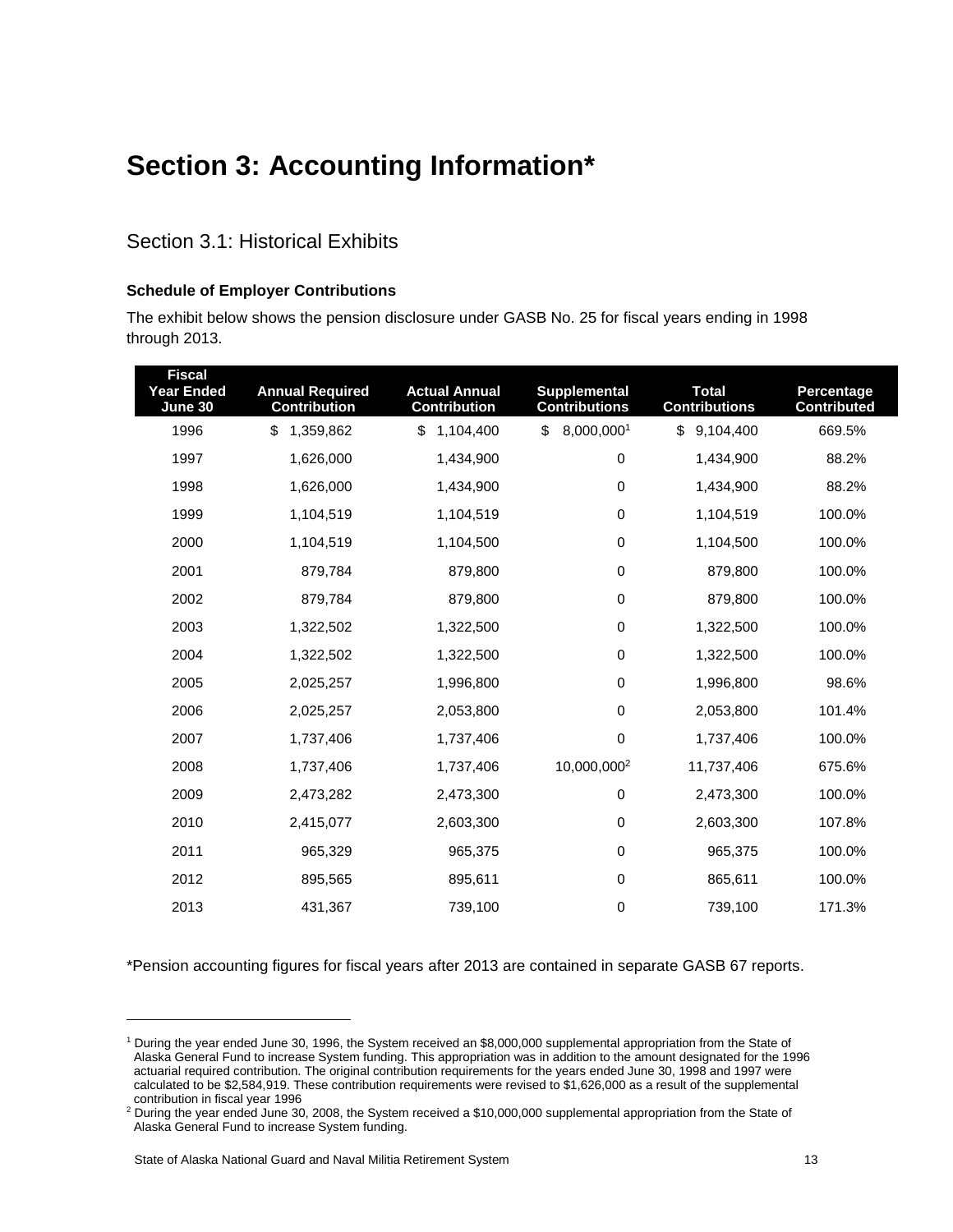### **Schedule of Funding Progress**

Note: Prior to adoption of GASB Statements No. 25 and 26 in 1997, information which does not meet the parameters of GASB 25 was used to determine funding requirements. Therefore, the history prior to 1997 has not been shown.

| Actuarial<br>Valuation<br><b>Date</b> | <b>Total Actuarial</b><br><b>Accrued Liability</b> | <b>Valuation Assets</b> | Assets as a<br><b>Percent of</b><br><b>Actuarial Accrued</b><br>Liability | <b>Unfunded</b><br><b>Actuarial Accrued</b><br><b>Liability (UAAL)</b> | <b>Annual Active</b><br><b>Member Payroll</b> | UAAL as a<br>Percentage of<br><b>Annual Active</b><br><b>Member Payroll</b> |
|---------------------------------------|----------------------------------------------------|-------------------------|---------------------------------------------------------------------------|------------------------------------------------------------------------|-----------------------------------------------|-----------------------------------------------------------------------------|
| June 30, 1998                         | 14.252.184<br>S.                                   | 12,671,276<br>\$        | 88.9%                                                                     | .580.908<br>\$                                                         | N/A                                           | N/A                                                                         |
| June 30, 2000                         | 17.967.471                                         | 13.734.397              | 76.4%                                                                     | 4.233.074                                                              | N/A                                           | N/A                                                                         |
| June 30, 2002                         | 20.545.214                                         | 12.114.025              | 59.0%                                                                     | 8.431.189                                                              | N/A                                           | N/A                                                                         |
| June 30, 2004                         | 19,749,305                                         | 13,391,055              | 67.8%                                                                     | 6,358,250                                                              | N/A                                           | N/A                                                                         |

The exhibit below shows the pension disclosure under GASB No. 25 through June 30, 2013.

| Actuarial<br>Valuation<br><b>Date</b> | Total Actuarial<br><b>Accrued Liability</b> | Valuation Assets | Assets as a<br><b>Percent of</b><br>Actuarial Accrued<br><b>Liability</b> | Unfunded<br><b>Actuarial Accrued</b><br><b>Liability (UAAL)</b> | <b>Annual Active</b><br><b>Member Payroll</b> | UAAL as a<br>Percentage of<br><b>Annual Active</b><br><b>Member Payroll</b> |
|---------------------------------------|---------------------------------------------|------------------|---------------------------------------------------------------------------|-----------------------------------------------------------------|-----------------------------------------------|-----------------------------------------------------------------------------|
| June 30, 2006                         | 25.457.589                                  | 15.587.569       | 61.2%                                                                     | 9.870.020                                                       | N/A                                           | N/A                                                                         |
| June 30, 2008                         | 28.904.645                                  | 28.370.756       | 98.2%                                                                     | 533.889                                                         | N/A                                           | N/A                                                                         |
| June 30, 2010                         | 30.034.407                                  | 32,000,585       | 106.5%                                                                    | (1,966,178)                                                     | N/A                                           | N/A                                                                         |
| June 30, 2012                         | 32.771.017                                  | 33.682.091       | 102.8%                                                                    | (911, 074)                                                      | N/A                                           | N/A                                                                         |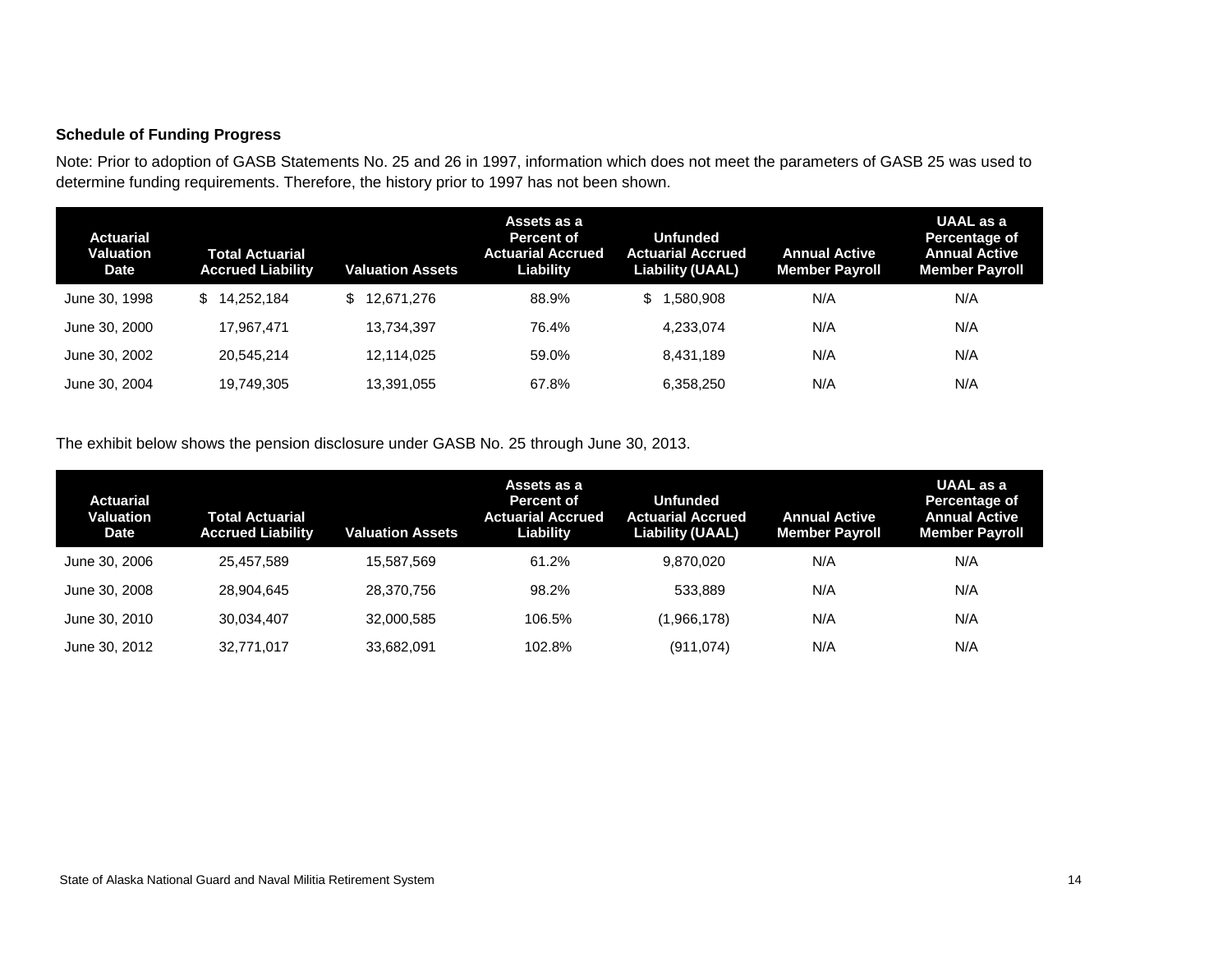<span id="page-18-0"></span>

| Section 3.2: Notes to Trend Data |  |
|----------------------------------|--|
|----------------------------------|--|

| <b>Valuation Date</b>                        | June 30, 2018                                            |
|----------------------------------------------|----------------------------------------------------------|
| <b>Actuarial Cost Method</b>                 | Entry Age Normal                                         |
| <b>Amortization Method</b>                   | Level dollar, open                                       |
| <b>Equivalent Single Amortization Period</b> | 20 years less average military service of active members |
| <b>Asset Valuation Method</b>                | 5-year smoothed market                                   |
| <b>Actuarial Assumptions:</b>                |                                                          |
| Investment rate of return                    | 7.00% per annum, net of investment expenses              |
| Projected salary increases                   | None                                                     |
| Cost-of-living adjustment                    | None                                                     |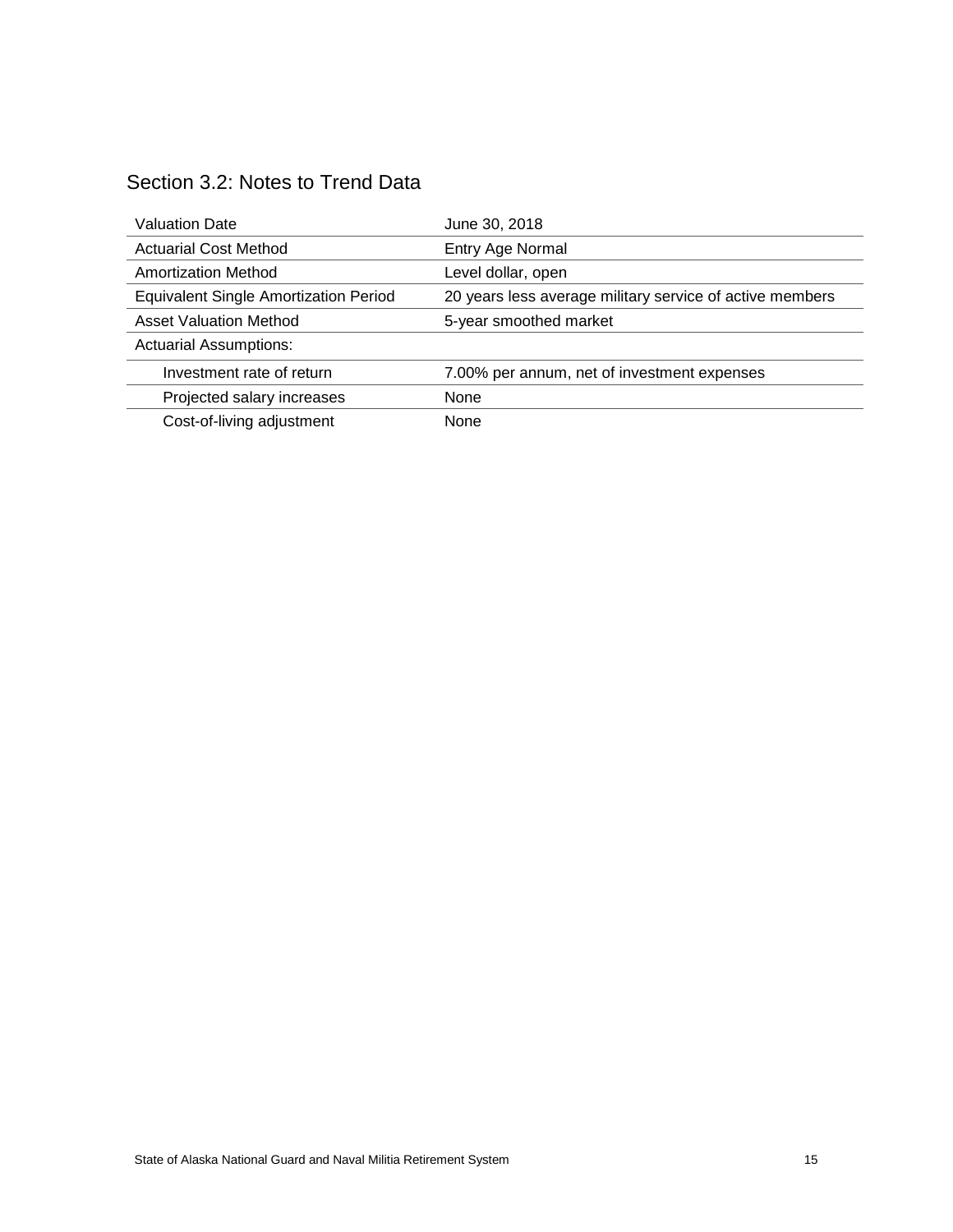### <span id="page-19-0"></span>**Section 4: Member Data**

### <span id="page-19-1"></span>Section 4.1: Summary of Members Included

|    | <b>Census Information as of June 30</b> | 2016  | 2018  |
|----|-----------------------------------------|-------|-------|
|    | <b>Active Air Guard Members</b>         |       |       |
|    | 1. Number                               | 2,174 | 2,139 |
| 2. | <b>Number Vested</b>                    | 417   | 364   |
|    | 3. Average Age                          | 35.16 | 34.98 |
|    | 4. Average Alaska Guard Service         | 7.55  | 7.24  |
|    | 5. Average Total Military Service       | 13.08 | 12.68 |
|    | <b>Active Army Guard Members</b>        |       |       |
| 1. | Number                                  | 1,820 | 1,575 |
|    | 2. Number Vested                        | 199   | 193   |
|    | 3. Average Age                          | 32.00 | 32.45 |
|    | 4. Average Alaska Guard Service         | 5.72  | 6.00  |
|    | 5. Average Total Military Service       | 10.41 | 10.34 |
|    | <b>Active Naval Militia Members</b>     |       |       |
| 1. | Number                                  | 60    | 63    |
| 2. | <b>Number Vested</b>                    | 6     | 8     |
|    | 3. Average Age                          | 33.26 | 34.48 |
|    | 4. Average Alaska Guard Service         | 4.93  | 5.44  |
|    | 5. Average Total Military Service       | 10.72 | 11.86 |
|    | <b>Total Active Members</b>             |       |       |
| 1. | Number                                  | 4,054 | 3,777 |
| 2. | Number Vested                           | 622   | 565   |
|    | 3. Average Age                          | 33.71 | 33.92 |
|    | 4. Average Alaska Guard Service         | 6.69  | 6.69  |
| 5. | <b>Average Total Military Service</b>   | 11.85 | 11.69 |
|    | <b>Vested Terminated Members</b>        |       |       |
|    | 1. Number                               | 1,427 | 588   |
|    | 2. Average Age                          | 58.37 | 56.10 |
|    | 3. Average Alaska Guard Service         | 14.41 | 13.84 |
|    | 4. Average Total Military Service       | 24.69 | 24.42 |
|    | <b>Retirees (including QDROs)</b>       |       |       |
| 1. | Number                                  | 676   | 752   |
| 2. | Average Age                             | 58.28 | 59.18 |
| 3. | Average Years Remaining                 | 12.00 | 11.53 |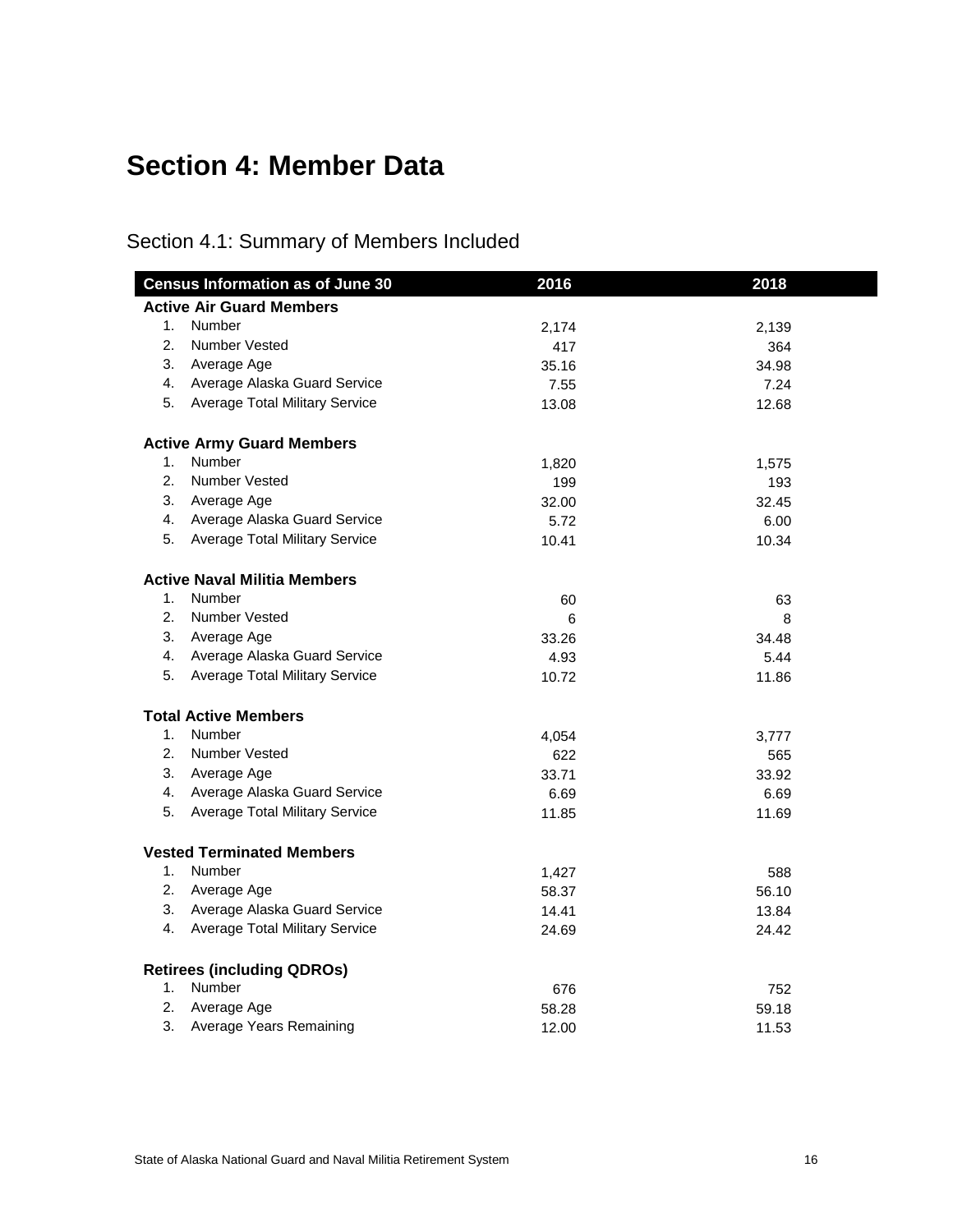<span id="page-20-0"></span>

|              |             |             |           |          | <b>Total Alaska Guard Service</b> |          |                |             |             |                |
|--------------|-------------|-------------|-----------|----------|-----------------------------------|----------|----------------|-------------|-------------|----------------|
| Age<br>Group | $0 - 4$     | $5-9$       | $10 - 14$ | $15-19$  | 20-24                             | 25-29    | 30-34          | 35-39       | 40+         | <b>Total</b>   |
| $0 - 19$     | 135         | 0           | 0         | $\Omega$ | 0                                 | 0        | 0              | 0           | 0           | 135            |
| 20-24        | 524         | 79          | 0         | 0        | 0                                 | 0        | 0              | 0           | $\mathbf 0$ | 603            |
| 25-29        | 428         | 242         | 50        | 0        | 0                                 | 0        | 0              | 0           | 0           | 720            |
| 30-34        | 334         | 215         | 132       | 15       | $\mathbf 0$                       | 0        | $\mathbf 0$    | 0           | $\mathbf 0$ | 696            |
| 35-39        | 234         | 189         | 167       | 74       | 3                                 | 0        | 0              | 0           | 0           | 667            |
| 40-44        | 108         | 116         | 108       | 59       | 40                                | 8        | 0              | 0           | $\mathbf 0$ | 439            |
| 45-49        | 47          | 58          | 64        | 56       | 35                                | 19       | $\overline{2}$ | 0           | 0           | 281            |
| 50-54        | 22          | 22          | 31        | 26       | 19                                | 26       | 11             |             | 0           | 158            |
| 55-59        | 8           | 10          | 13        | 9        | 12                                | 14       | 6              | 3           | $\mathbf 0$ | 75             |
| 60-64        | $\mathbf 0$ | 0           |           | $\Omega$ | 1                                 | $\Omega$ | 0              | $\mathbf 0$ | $\Omega$    | $\mathfrak{p}$ |
| 65-69        | $\Omega$    | $\mathbf 0$ |           | $\Omega$ | 0                                 | $\Omega$ | 0              | 0           | $\Omega$    |                |
| 70-74        | $\mathbf 0$ | $\pmb{0}$   | 0         | 0        | $\mathbf 0$                       | 0        | 0              | 0           | 0           |                |
| $75+$        | 0           | 0           | 0         | 0        | 0                                 | 0        | 0              | 0           | 0           | 0              |
| <b>Total</b> | 1,840       | 931         | 567       | 239      | 110                               | 67       | 19             | 4           | 0           | 3,777          |

Section 4.2(a): Age and Service Distributions of Active Members – All Actives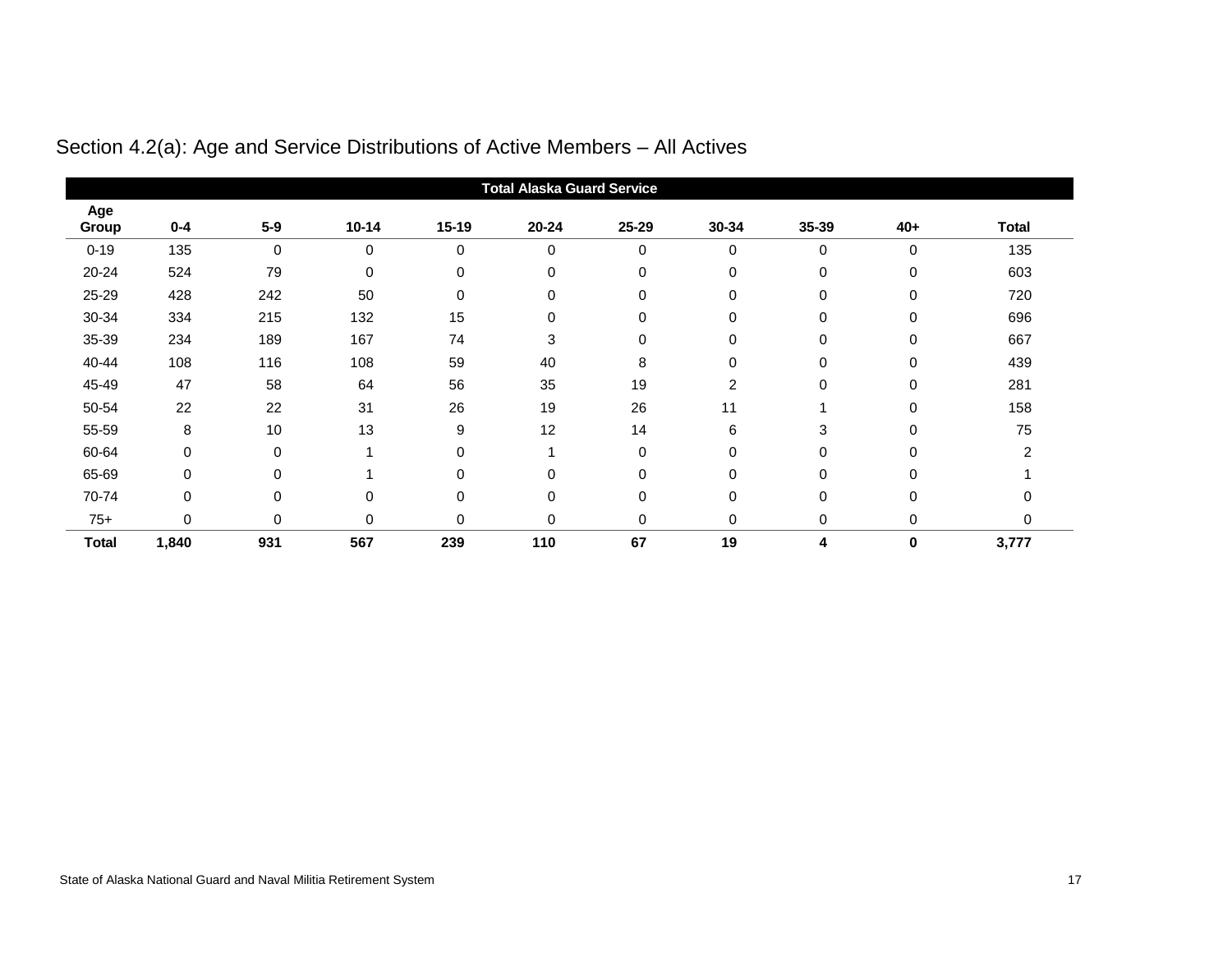<span id="page-21-0"></span>

|              |             |                |           |           | <b>Total Alaska Guard Service</b> |             |             |                |             |              |
|--------------|-------------|----------------|-----------|-----------|-----------------------------------|-------------|-------------|----------------|-------------|--------------|
| Age<br>Group | $0 - 4$     | $5-9$          | $10 - 14$ | $15 - 19$ | $20 - 24$                         | 25-29       | 30-34       | 35-39          | 40+         | <b>Total</b> |
| $0 - 19$     | 43          | 0              | 0         | 0         | 0                                 | $\mathbf 0$ | 0           | 0              | $\mathbf 0$ | 43           |
| 20-24        | 233         | 38             | 0         | 0         | 0                                 | $\mathbf 0$ | 0           | 0              | 0           | 271          |
| 25-29        | 227         | 143            | 14        | 0         | 0                                 | 0           | $\mathbf 0$ | 0              | $\mathbf 0$ | 384          |
| 30-34        | 191         | 125            | 86        | 9         | 0                                 | $\Omega$    | 0           | 0              | 0           | 411          |
| 35-39        | 151         | 131            | 108       | 48        |                                   | $\Omega$    | $\Omega$    | 0              | $\Omega$    | 439          |
| 40-44        | 63          | 74             | 66        | 39        | 28                                |             | 0           | 0              | 0           | 277          |
| 45-49        | 24          | 35             | 36        | 40        | 23                                | 15          | 2           | 0              | 0           | 175          |
| 50-54        | 13          | 11             | 16        | 13        | 14                                | 18          | 8           |                | $\mathbf 0$ | 94           |
| 55-59        | 6           | $\overline{4}$ | 5         | 5         | 4                                 | 12          | 5           | $\overline{2}$ | $\Omega$    | 43           |
| 60-64        | $\Omega$    | 0              | $\Omega$  | $\Omega$  |                                   | $\Omega$    | 0           | 0              | $\Omega$    |              |
| 65-69        | $\mathbf 0$ | 0              |           | $\Omega$  | 0                                 | $\Omega$    | 0           | 0              | $\Omega$    |              |
| 70-74        | $\mathbf 0$ | 0              | 0         | 0         | 0                                 | $\mathbf 0$ | $\mathbf 0$ | 0              | 0           |              |
| $75+$        | $\Omega$    | 0              | $\Omega$  | $\Omega$  | 0                                 | $\Omega$    | 0           | 0              | 0           | 0            |
| <b>Total</b> | 951         | 561            | 332       | 154       | 71                                | 52          | 15          | 3              | $\mathbf 0$ | 2,139        |

### Section 4.2(b): Age and Service Distributions of Active Members – Air Actives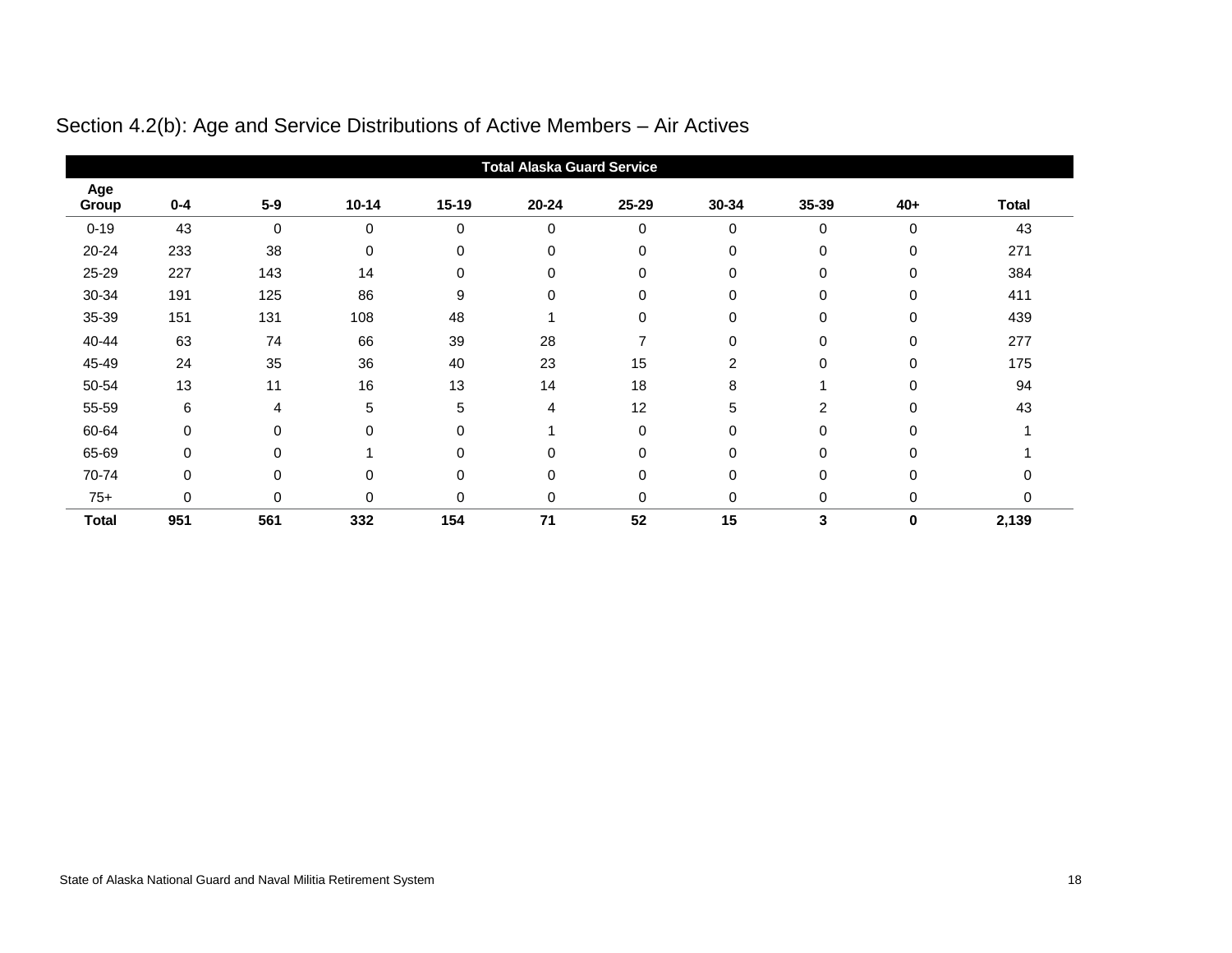<span id="page-22-0"></span>

|              |                |           |             |              | <b>Total Alaska Guard Service</b> |                |          |          |             |              |
|--------------|----------------|-----------|-------------|--------------|-----------------------------------|----------------|----------|----------|-------------|--------------|
| Age<br>Group | $0 - 4$        | $5-9$     | $10 - 14$   | 15-19        | $20 - 24$                         | 25-29          | 30-34    | 35-39    | 40+         | <b>Total</b> |
| $0 - 19$     | 92             | $\pmb{0}$ | $\mathbf 0$ | $\Omega$     | $\mathbf 0$                       | $\Omega$       | $\Omega$ | 0        | $\mathbf 0$ | 92           |
| 20-24        | 278            | 40        | 0           | 0            | 0                                 | 0              | 0        | 0        | 0           | 318          |
| 25-29        | 196            | 95        | 35          | 0            | $\mathbf 0$                       | 0              | 0        | 0        | $\mathbf 0$ | 326          |
| 30-34        | 135            | 87        | 46          | 6            | $\mathbf 0$                       | $\Omega$       | $\Omega$ | $\Omega$ | 0           | 274          |
| 35-39        | 76             | 57        | 58          | 26           | $\overline{2}$                    | $\Omega$       | $\Omega$ | 0        | $\Omega$    | 219          |
| 40-44        | 41             | 40        | 39          | 19           | 12                                |                | $\Omega$ | 0        | 0           | 152          |
| 45-49        | 22             | 22        | 27          | 16           | 11                                | 4              | 0        | 0        | 0           | 102          |
| 50-54        | 9              | 11        | 15          | 11           | 5                                 | 8              | 3        | 0        | $\mathbf 0$ | 62           |
| 55-59        | $\overline{2}$ | 5         | 8           | 4            | 6                                 | $\overline{2}$ |          |          | $\Omega$    | 29           |
| 60-64        | $\Omega$       | 0         |             | $\mathbf{0}$ | $\mathbf 0$                       | $\Omega$       | $\Omega$ | 0        | $\Omega$    |              |
| 65-69        | $\mathbf 0$    | 0         | $\Omega$    | 0            | $\mathbf 0$                       | $\Omega$       | $\Omega$ | 0        | $\Omega$    |              |
| 70-74        | 0              | 0         | 0           | 0            | 0                                 | 0              | 0        | 0        | 0           |              |
| $75+$        | $\Omega$       | 0         | $\Omega$    | $\Omega$     | $\mathbf 0$                       | $\Omega$       | 0        | 0        | $\mathbf 0$ | 0            |
| <b>Total</b> | 851            | 357       | 229         | 82           | 36                                | 15             | 4        |          | $\mathbf 0$ | 1,575        |

### Section 4.2(c): Age and Service Distributions of Active Members – Army Actives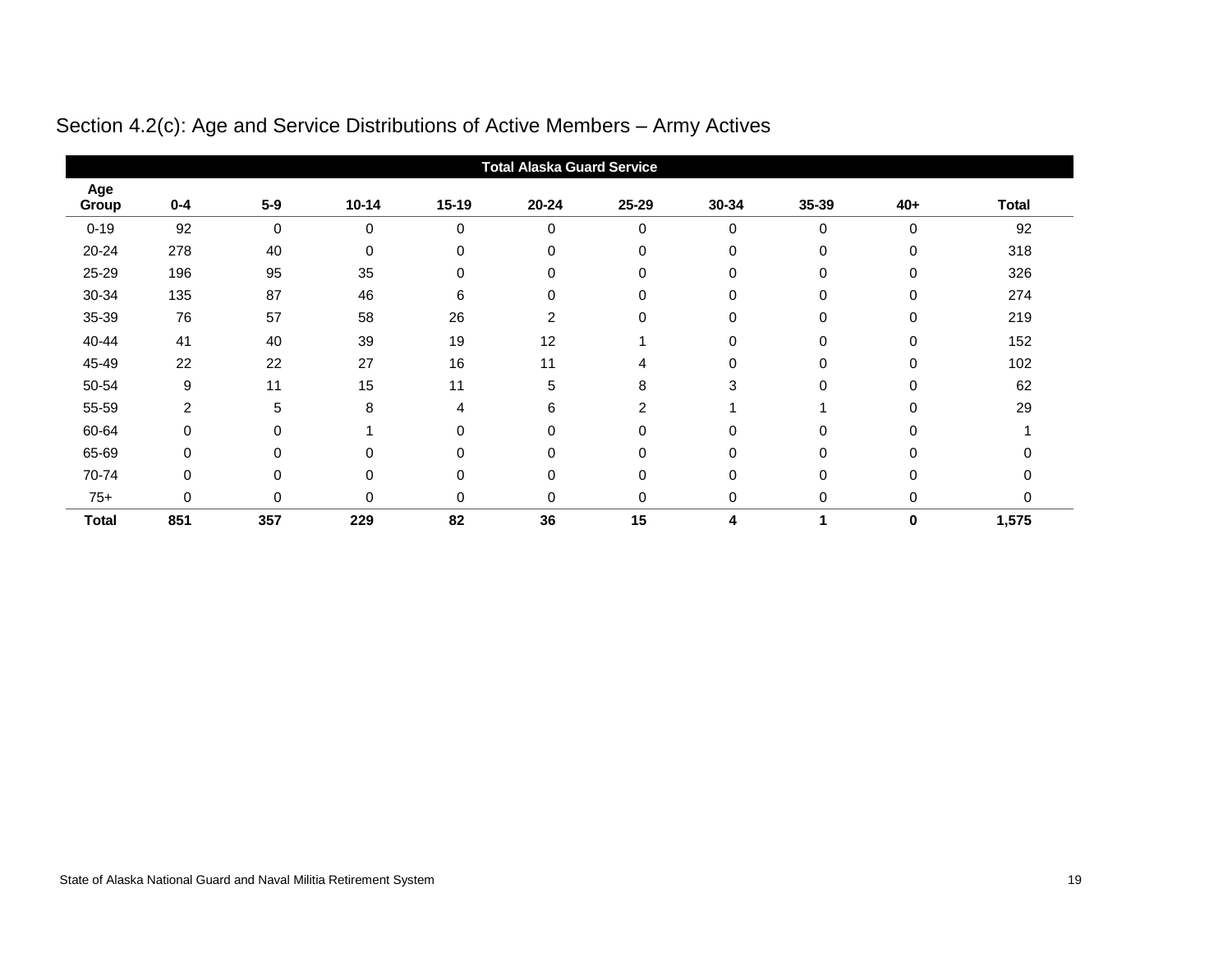<span id="page-23-0"></span>

|              |             |             |           |                | <b>Total Alaska Guard Service</b> |       |          |          |          |              |
|--------------|-------------|-------------|-----------|----------------|-----------------------------------|-------|----------|----------|----------|--------------|
| Age<br>Group | $0 - 4$     | $5-9$       | $10 - 14$ | 15-19          | $20 - 24$                         | 25-29 | 30-34    | 35-39    | $40+$    | <b>Total</b> |
| $0 - 19$     | $\mathbf 0$ | $\mathbf 0$ | $\Omega$  | $\mathbf{0}$   | $\mathbf 0$                       | 0     | 0        | 0        | $\Omega$ |              |
| $0 - 24$     | 13          |             |           | 0              | 0                                 |       | 0        | 0        | $\Omega$ | 14           |
| 25-29        | 5           |             |           | $\Omega$       | 0                                 | 0     | $\Omega$ | 0        | 0        | 10           |
| 30-34        | 8           | 3           |           | 0              | $\Omega$                          |       | 0        | O        |          |              |
| 35-39        | 7           |             |           | $\Omega$       | 0                                 |       | 0        |          |          | 9            |
| 40-44        | 4           |             |           |                | $\Omega$                          |       | O        | U        |          | 10           |
| 45-49        |             |             |           | $\Omega$       |                                   |       | 0        |          |          |              |
| 50-54        | 0           |             |           | $\overline{2}$ | $\Omega$                          |       | 0        | 0        |          |              |
| 55-59        | $\Omega$    |             |           | $\Omega$       |                                   |       | 0        |          |          |              |
| 60-64        | $\Omega$    |             |           | $\Omega$       | $\Omega$                          |       | 0        |          |          |              |
| 65-69        | $\Omega$    |             |           | U              | $\Omega$                          |       | ი        | n        |          |              |
| 70-74        | 0           |             |           | 0              | 0                                 |       | 0        |          |          |              |
| $75+$        | 0           | 0           | 0         | $\Omega$       | 0                                 | 0     | 0        | 0        | $\Omega$ |              |
| <b>Total</b> | 38          | 13          | 6         | 3              | 3                                 | 0     | 0        | $\bf{0}$ | $\bf{0}$ | 63           |

### Section 4.2(d): Age and Service Distributions of Active Members – Navy Actives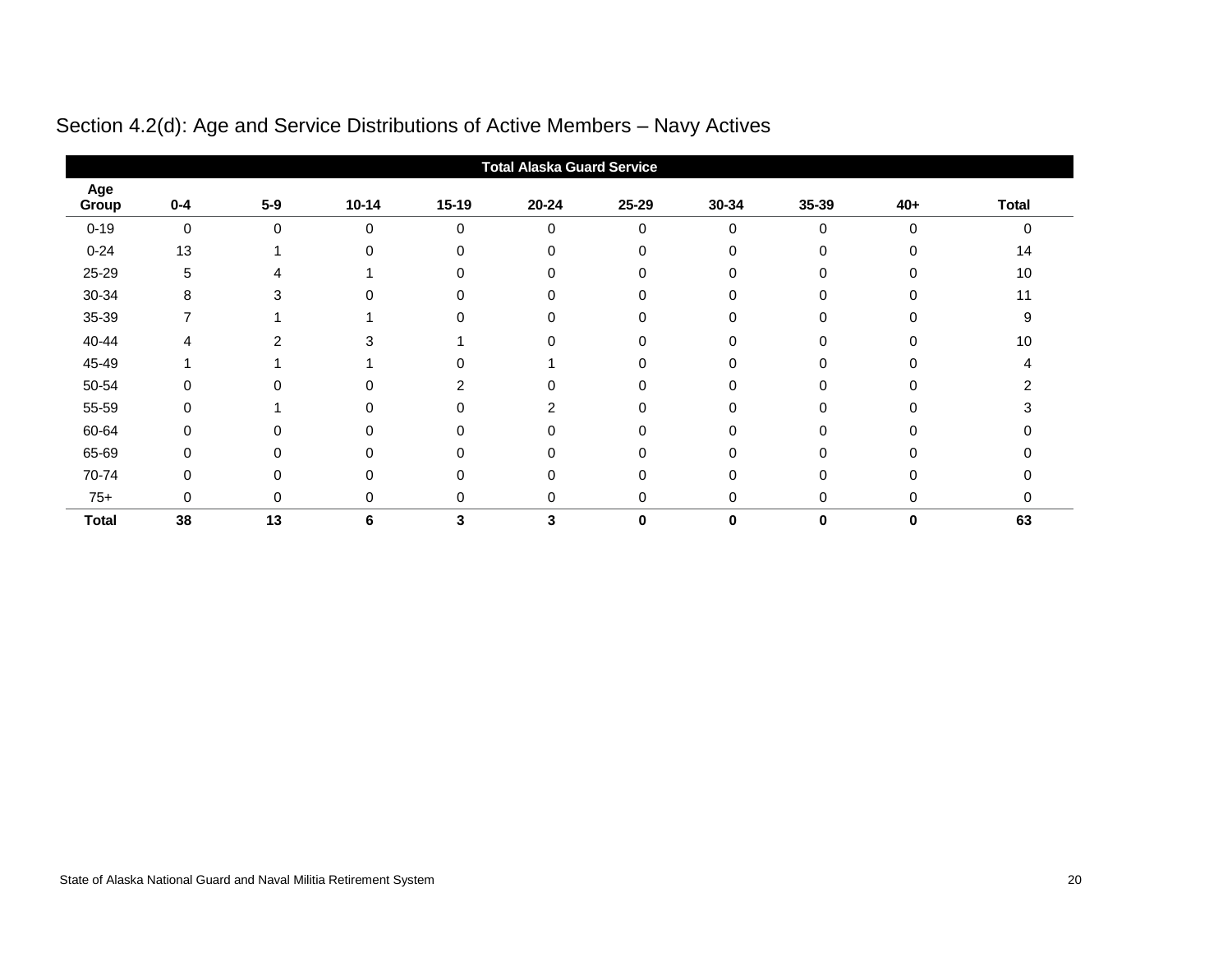<span id="page-24-0"></span>

| Section 4.3: Member Data Reconciliation |  |
|-----------------------------------------|--|
|-----------------------------------------|--|

|                                               | <b>Active</b><br><b>Members</b> | <b>Vested</b><br><b>Members</b> | <b>Benefit</b><br><b>Recipients</b> | Total |
|-----------------------------------------------|---------------------------------|---------------------------------|-------------------------------------|-------|
| Total at June 30, 2016                        | 4,054                           | 1,427                           | 676                                 | 6,157 |
| <b>New Entrants</b>                           | 780                             | $\Omega$                        | 0                                   | 780   |
| <b>Rehires</b>                                | 35                              | (3)                             | 0                                   | 32    |
| Non-vested Terminations                       | (818)                           | (77)                            | 0                                   | (895) |
| <b>Vested Terminations</b>                    | (136)                           | 136                             | 0                                   | 0     |
| Retirements                                   | (50)                            | (71)                            | 121                                 | 0     |
| <b>New Survivors</b>                          | 0                               | 0                               | 0                                   | 0     |
| New QDROs                                     | 0                               | 0                               | 5                                   | 5     |
| Deaths                                        | 0                               | 0                               | (7)                                 | (7)   |
| Data Changes/Expiration of<br><b>Benefits</b> | $(88)^1$                        | $(824)^2$                       | $(43)^3$                            | (955) |
| Total at June 30, 2018                        | 3,777                           | 588                             | 752                                 | 5,117 |

l

<sup>1</sup> Includes 61 participants who cashed out prior to June 30, 2016, 24 participants who cashed out on or after June 30, 2016, and 3 removals (data corrections). 2 Includes 737 participants who cashed out prior to June 30, 2016, 87 participants who cashed out on or after June 30, 2016, 4

additions and 4 removals (data corrections).

<sup>&</sup>lt;sup>3</sup> Includes 55 participants with an expiration of benefits and 12 additions (data corrections).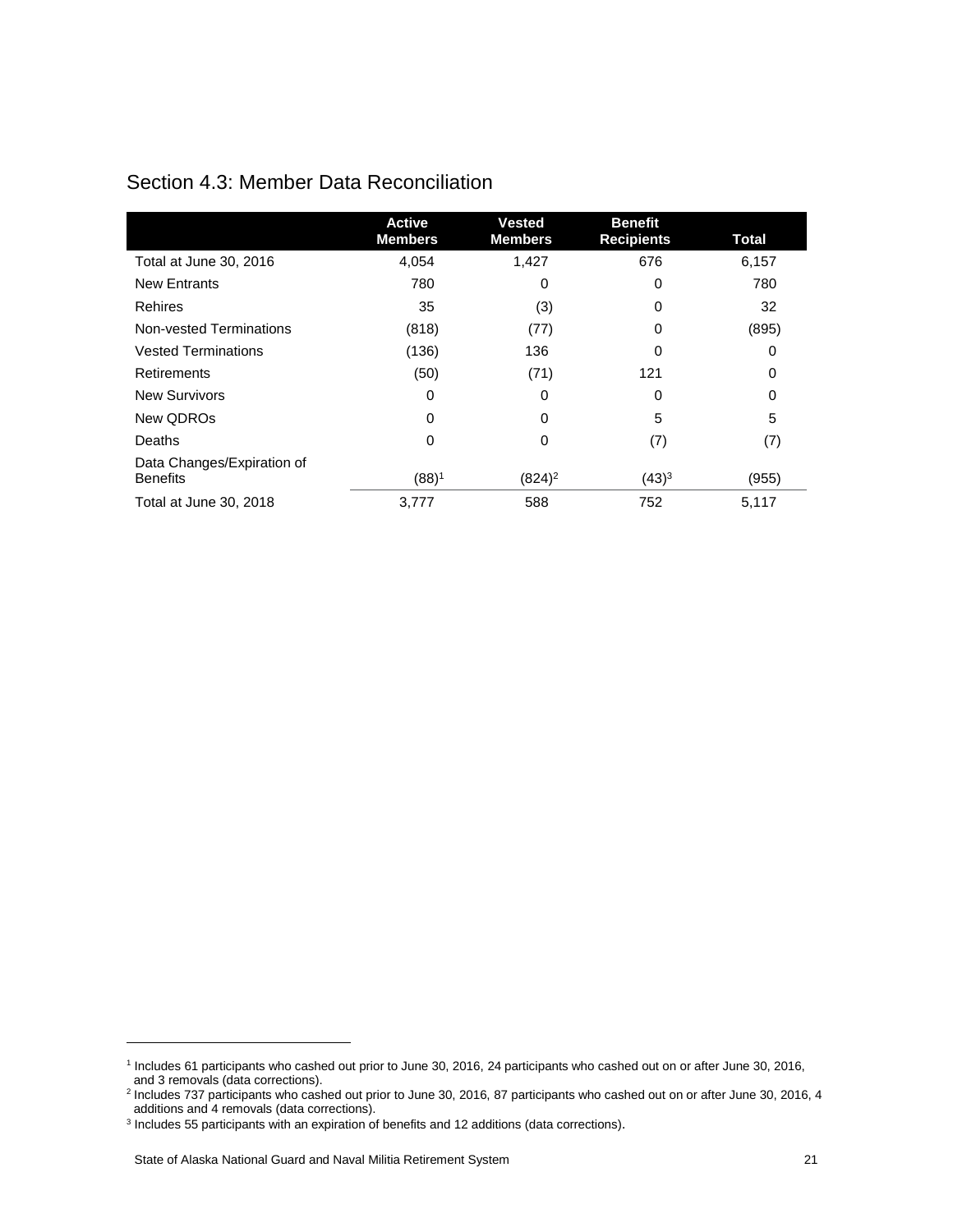### <span id="page-25-0"></span>**Section 5: Basis of the Actuarial Valuation**

### <span id="page-25-1"></span>Section 5.1: Summary of Plan Provisions

#### **1. Effective Date**

January 1, 1973

### **2. Members Included**

Members of the Alaska National Guard who were active on or after January 1, 1973, and members of the Alaska Naval Militia who were active on or after July 1, 1980.

### **3. Eligibility Service**

Eligibility service is defined as the combined Alaska guard service, guard service in any other state, active military service and the reserves of them. A member must have 20 years of eligibility service to be vested in the National Guard and Naval Militia Retirement System.

### **4. Benefit Service**

Benefit service is defined as satisfactory service in any branch of the Alaska guard. A member must have 5 years of benefit service to be vested in the National Guard and Naval Militia Retirement System. Benefit service is also used to determine the length of the member's pension retirement benefit.

#### **5. Retirement**

a. Eligibility:

Members are eligible for voluntary retirement after completing 20 years of satisfactory service in the Alaska National Guard, Alaska Naval Militia or U.S. Armed Forces, and the reserve of them or any combination of that service if they have at least five years of Alaska National Guard or Naval Militia service. Credit is also allowed for Territorial Guard service rendered to the former territory of Alaska.

Members are eligible for involuntary retirement at any time assuming there has been no misconduct.

b. Benefit:

Eligible members may elect to receive:

- i. monthly benefits of \$100 which are payable for a period equal to the number of months that they were active members;
- ii. a lump sum benefit equal to the actuarial equivalent of (i); or
- iii. monthly payments until age 72 equal to the actuarial equivalent of (i).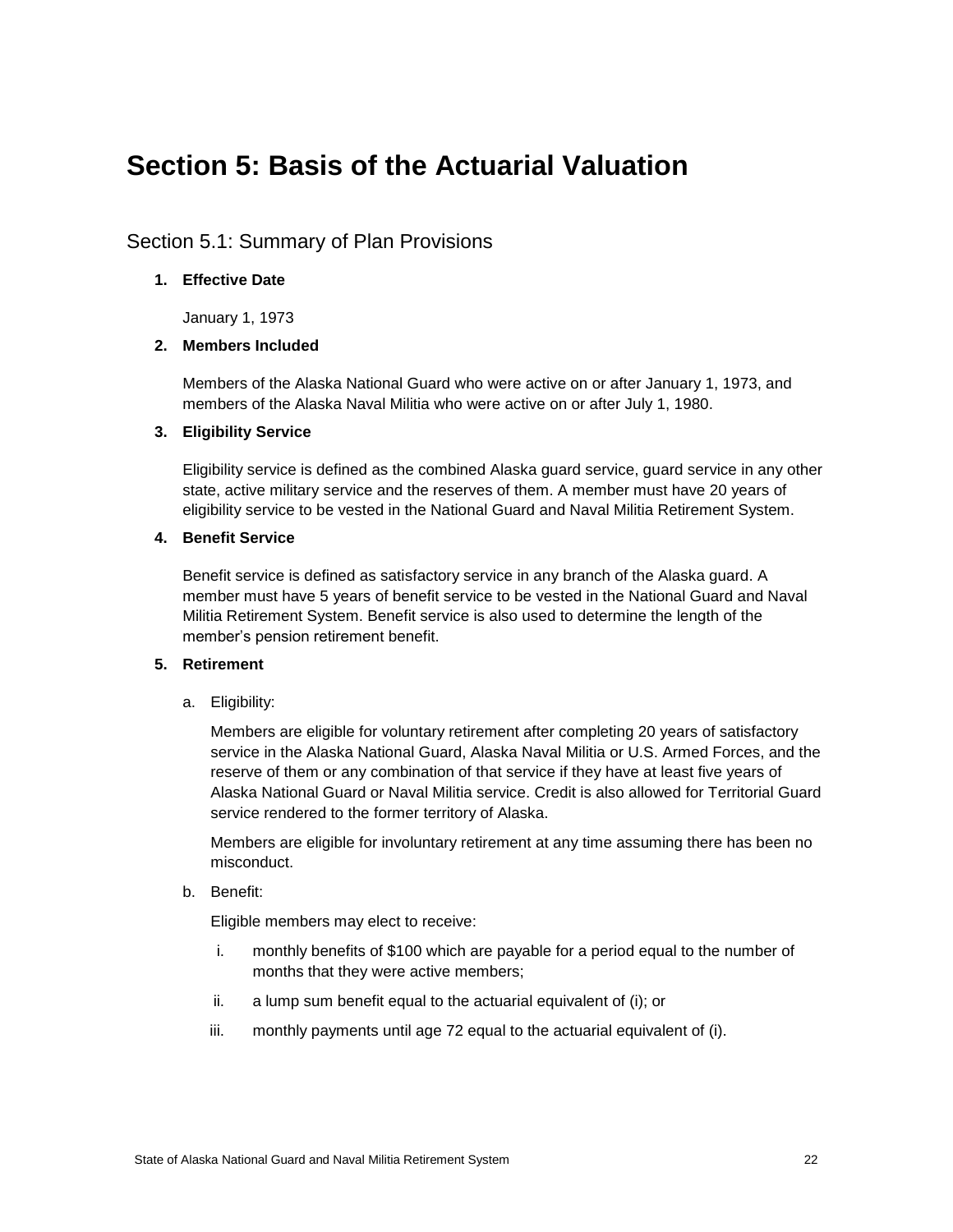### **6. Vesting**

Members are 100% vested after 20 years of total service in the Alaska National Guard, Alaska Naval Militia, U.S. Armed Forces or Reserves, or any combination of that service if members have at least five years of Alaska National Guard or Naval Militia service.

### **7. Survivor's Benefits**

- a. Active Members: If the member has at least five years of active service in the Alaska National Guard or Naval Militia, the designated beneficiary will receive a lump sum benefit equal to the benefit in 5(b) above.
- b. Retired or Terminated Vested Members: The designated beneficiary will receive a lump benefit equal to the remaining benefits payable in 5(b) above.

### **8. Disability Benefits**

Members are eligible to receive monthly disability benefits of \$100 (which are payable for a period equal to the number of months that they were active members) at any age if they become incapacitated and are vested in the plan.

### **9. Changes Since the Prior Valuation**

There have been no changes in benefit provisions since the prior valuation.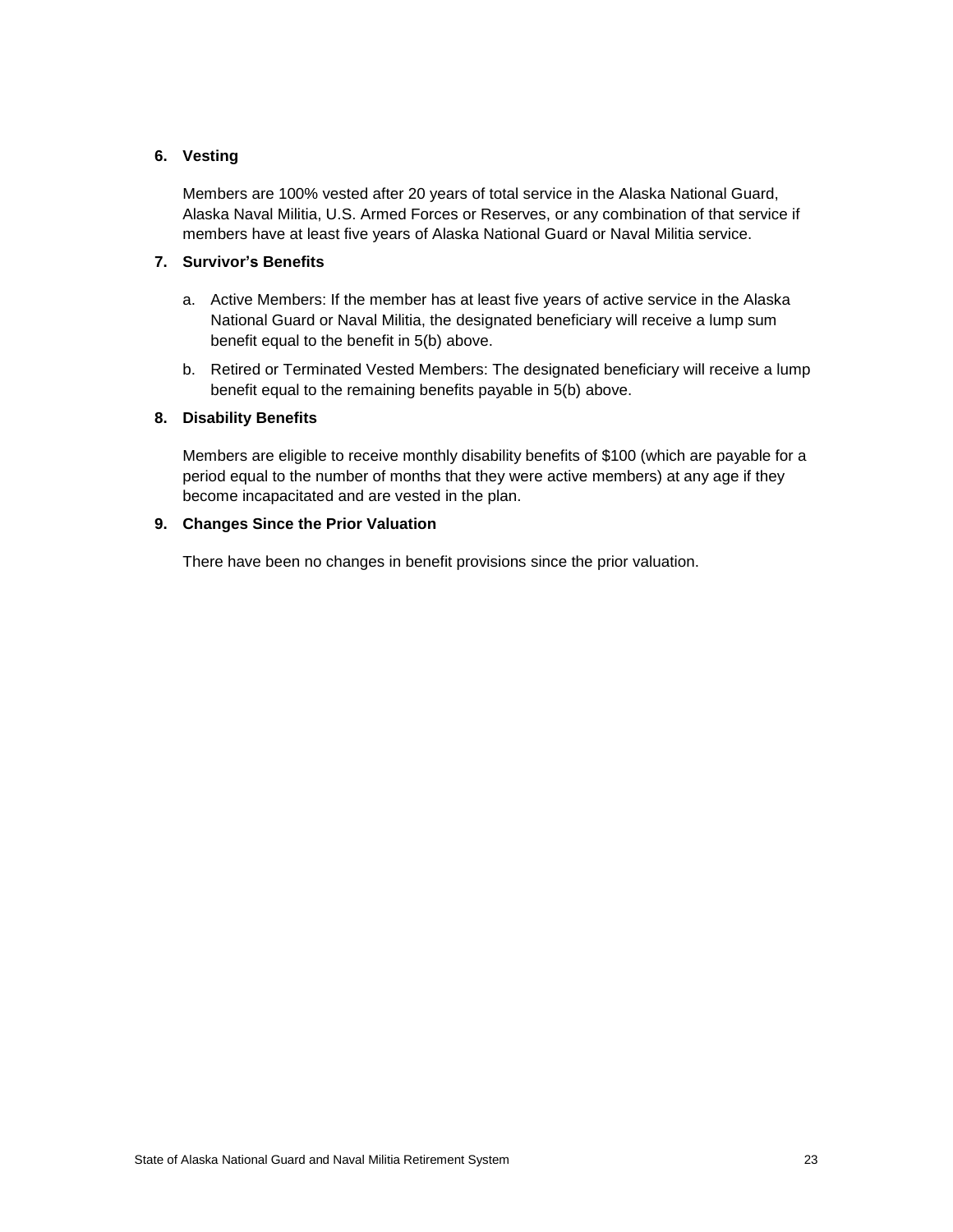### <span id="page-27-0"></span>Section 5.2: Descriptions of Actuarial Methods and Valuation Procedures

### **Actuarial Method –** Entry Age Actuarial Cost.

Liabilities and contributions shown in the report are computed using the Entry Age Normal Actuarial Cost Method (level dollar basis). Any funding surplus or unfunded accrued liability is amortized over 20 years less the average total military service of active members.

The Actuarial Accrued Liability under this method at any point in time is the theoretical amount of the fund that would have been accumulated had annual contributions equal to the normal cost been made in prior years (it does not represent the liability for benefits accrued to the valuation date).

The Unfunded Actuarial Accrued Liability is the excess of the actuarial accrued liability over the actuarial value of system assets measured on the valuation date.

Under this method, differences between the actual experience and that assumed in the determination of costs and liabilities will emerge as adjustments in the Unfunded Actuarial Accrued Liability, subject to amortization.

#### **Valuation of Assets**

Effective June 30, 2006, the asset valuation method recognizes 20% of the investment gain or loss in each of the current and preceding four years. This method will be phased in over five years. Assets are initialized at market value as of June 30, 2006. All assets are valued at market value. Assets are accounted for on an accrued basis and are taken directly from financial statements audited by KPMG LLP. Valuation assets are constrained to a range of 80% to 120% of the market value of assets.

#### **Data Remediation**

Our data remediation process identified a number of previously valued participants who had cashed out prior to June 30, 2016, resulting in decreased liabilities for active and terminated vested participants.

#### **Changes in Methods Since the Prior Valuation**

There have been no changes in methods since the prior valuation.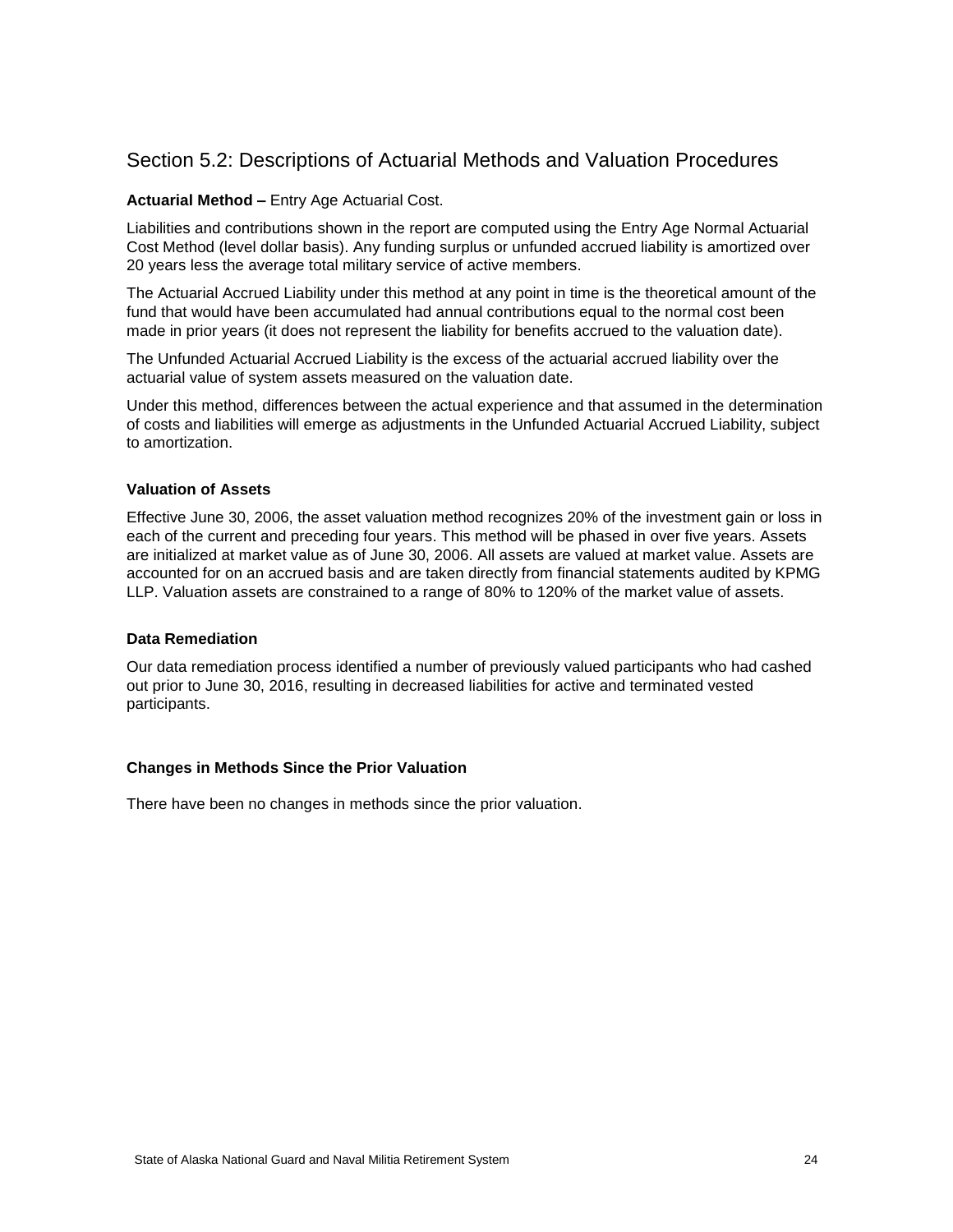| <b>Investment Return</b>         | 7.00% per year, net of investment expenses.                                                                                                                                                                                            |                    |                    |             |        |  |
|----------------------------------|----------------------------------------------------------------------------------------------------------------------------------------------------------------------------------------------------------------------------------------|--------------------|--------------------|-------------|--------|--|
| <b>Pre-termination Mortality</b> | 100% (male and female) of RP-2014 employee table with MP-2017<br>generational improvement.                                                                                                                                             |                    |                    |             |        |  |
| Post-termination Mortality       | 91% of male and 96% of female rates of RP-2014 healthy annuitant table<br>with MP-2017 generational improvement.                                                                                                                       |                    |                    |             |        |  |
| <b>Disability Mortality</b>      | RP-2014 disabled table with MP-2017 generational improvement.                                                                                                                                                                          |                    |                    |             |        |  |
| <b>Administrative Expenses</b>   | The expense load is equal to the average of the prior 2 years actual<br>administrative expenses rounded to the nearest \$1,000 as follows:                                                                                             |                    |                    |             |        |  |
|                                  | <b>Fiscal Year Ending June 30</b>                                                                                                                                                                                                      |                    | <b>Amount</b>      |             |        |  |
|                                  | 2017                                                                                                                                                                                                                                   |                    | \$                 | 257,396     |        |  |
|                                  | 2018                                                                                                                                                                                                                                   |                    |                    | 226,466     |        |  |
|                                  | Total                                                                                                                                                                                                                                  |                    | \$                 | 483,862     |        |  |
|                                  |                                                                                                                                                                                                                                        |                    | $\div$             | 2           |        |  |
|                                  | Expense Load (Rounded)                                                                                                                                                                                                                 |                    | \$                 | 242,000     |        |  |
| Turnover                         | Ultimate rates of turnover based upon the 2013-2017 actual experience.<br>Sample rates are shown below.<br><b>Select Rates of Turnover</b><br><b>Ultimate Rates of Turnover</b><br>During the First 5 Years<br>After the First 5 Years |                    |                    |             |        |  |
|                                  |                                                                                                                                                                                                                                        |                    |                    |             |        |  |
|                                  |                                                                                                                                                                                                                                        |                    |                    |             |        |  |
|                                  |                                                                                                                                                                                                                                        |                    |                    |             |        |  |
|                                  | of Employment<br>of Employment                                                                                                                                                                                                         |                    |                    |             |        |  |
|                                  | Year of                                                                                                                                                                                                                                |                    |                    | <b>Male</b> | Female |  |
|                                  | <b>Employment</b>                                                                                                                                                                                                                      | <b>Unisex Rate</b> | Age                | Rate        | Rate   |  |
|                                  | 1                                                                                                                                                                                                                                      | 20.00%             | 30                 | 11.09%      | 14.05% |  |
|                                  | 2                                                                                                                                                                                                                                      | 10.00%             | 40                 | 9.09%       | 11.52% |  |
|                                  | 3                                                                                                                                                                                                                                      | 10.00%             | 50                 | 4.89%       | 6.19%  |  |
|                                  | 4                                                                                                                                                                                                                                      | 10.00%             |                    |             |        |  |
|                                  | 5                                                                                                                                                                                                                                      | 10.00%             |                    |             |        |  |
| <b>Disability</b>                | Incidence rates based upon the 2013-2017 actual experience of the State<br>of Alaska Public Employees' Retirement System for the Peace<br>Officer/Firefighter group.                                                                   |                    |                    |             |        |  |
|                                  | Sample rates are shown below.                                                                                                                                                                                                          |                    |                    |             |        |  |
|                                  | Age                                                                                                                                                                                                                                    | <b>Male Rate</b>   | <b>Female Rate</b> |             |        |  |
|                                  | 20                                                                                                                                                                                                                                     | 0.0179%            | 0.0112%            |             |        |  |
|                                  | 25                                                                                                                                                                                                                                     | 0.0374%            | 0.0234%            |             |        |  |
|                                  | 30                                                                                                                                                                                                                                     | 0.0570%            | 0.0356%            |             |        |  |
|                                  | 35                                                                                                                                                                                                                                     | 0.0679%            | 0.0425%            |             |        |  |
|                                  | 40                                                                                                                                                                                                                                     | 0.0822%            | 0.0514%            |             |        |  |
|                                  | 45                                                                                                                                                                                                                                     | 0.1157%            | 0.0723%            |             |        |  |
|                                  | 50                                                                                                                                                                                                                                     | 0.1714%            | 0.1071%            |             |        |  |
|                                  |                                                                                                                                                                                                                                        |                    |                    |             |        |  |
|                                  | 55<br>60                                                                                                                                                                                                                               | 0.2954%<br>0.5110% | 0.1846%<br>0.3194% |             |        |  |

### <span id="page-28-0"></span>Section 5.3: Summary of Actuarial Assumptions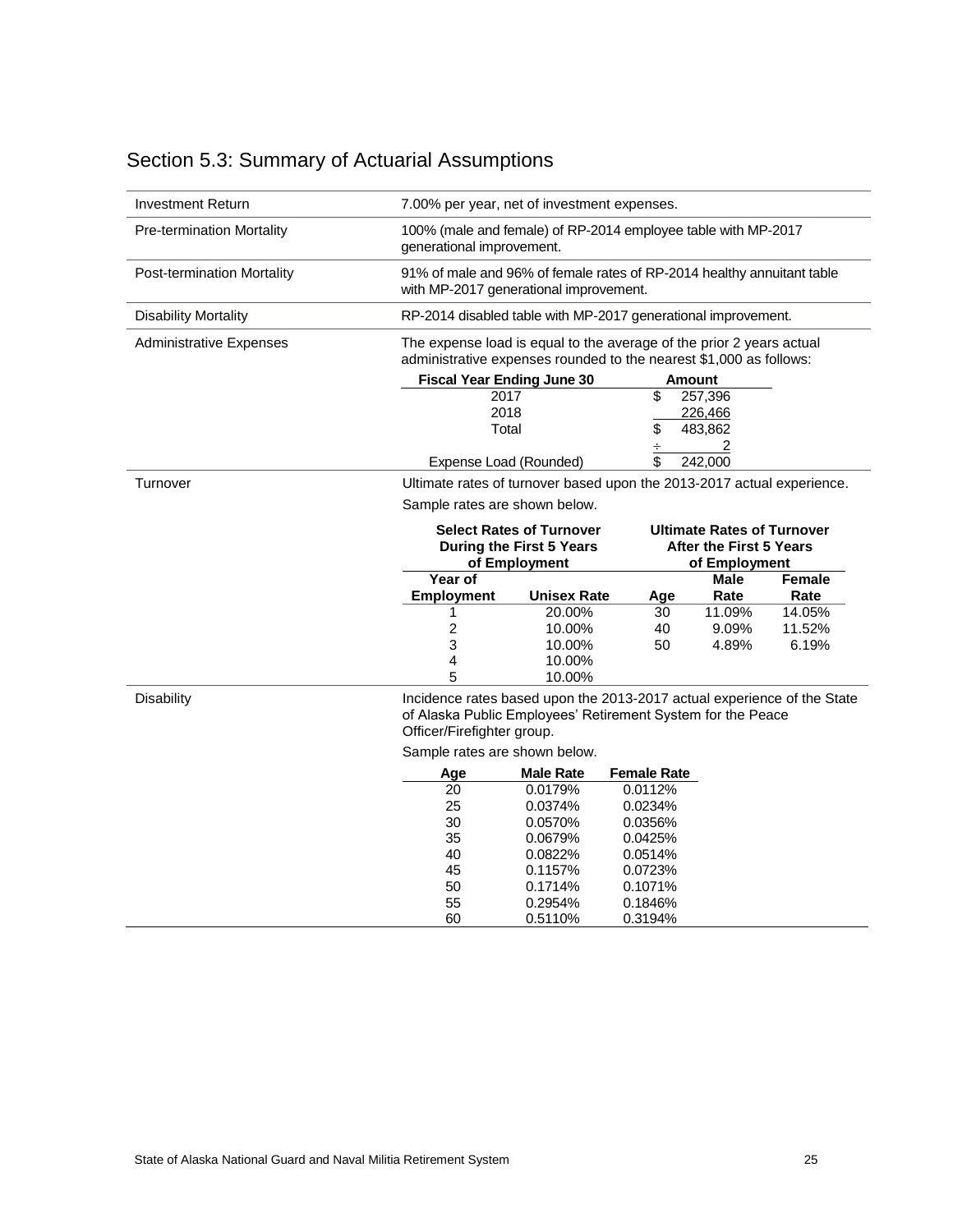| Retirement          | Retirement rates based upon the 2013-2017 actual experience.                                                                                                                                                                                                                                                                                                                                                                                                                                    |      |       |      |  |
|---------------------|-------------------------------------------------------------------------------------------------------------------------------------------------------------------------------------------------------------------------------------------------------------------------------------------------------------------------------------------------------------------------------------------------------------------------------------------------------------------------------------------------|------|-------|------|--|
|                     | Active members are assumed to retire beginning at the earliest eligible                                                                                                                                                                                                                                                                                                                                                                                                                         |      |       |      |  |
|                     | retirement age according to the following rates:                                                                                                                                                                                                                                                                                                                                                                                                                                                |      |       |      |  |
|                     | Age                                                                                                                                                                                                                                                                                                                                                                                                                                                                                             | Rate | Age   | Rate |  |
|                     | $51$                                                                                                                                                                                                                                                                                                                                                                                                                                                                                            | 13%  | 58    | 45%  |  |
|                     | 51                                                                                                                                                                                                                                                                                                                                                                                                                                                                                              | 13   | 59    | 50   |  |
|                     | 52                                                                                                                                                                                                                                                                                                                                                                                                                                                                                              | 13   | 60    | 55   |  |
|                     | 53                                                                                                                                                                                                                                                                                                                                                                                                                                                                                              | 15   | 61    | 60   |  |
|                     | 54                                                                                                                                                                                                                                                                                                                                                                                                                                                                                              | 20   | 62    | 60   |  |
|                     | 55                                                                                                                                                                                                                                                                                                                                                                                                                                                                                              | 25   | 63    | 60   |  |
|                     | 56                                                                                                                                                                                                                                                                                                                                                                                                                                                                                              | 35   | 64    | 60   |  |
|                     | 57                                                                                                                                                                                                                                                                                                                                                                                                                                                                                              | 40   | $65+$ | 100  |  |
|                     | Vested Terminated members are assumed to retire at current age or age<br>50, whichever is later.                                                                                                                                                                                                                                                                                                                                                                                                |      |       |      |  |
| Form of Payment     | 70% of members are assumed to elect a lump sum benefit. 30% of<br>members are assumed to elect a monthly annuity with the number of<br>payments equal to the number of months they were active in the Plan. A<br>lump sum of the remaining payments is paid if the member should die<br>while receiving payments. Lump sums are calculated based on a 7%<br>discount rate using post-termination healthy mortality for retirement<br>benefits and disability mortality for disability benefits. |      |       |      |  |
| <b>Imputed Data</b> | Data changes from the prior valuation which are deemed to have an<br>immaterial impact on liabilities and contributions are assumed to be<br>correct in the current year's client data. Active and terminated members<br>with a date of termination after the last date of hire are assumed to be<br>terminated with status based on their amount of vesting service.                                                                                                                           |      |       |      |  |

#### **Changes in Assumptions Since the Prior Valuation**

Effective for the June 30, 2018 valuation, the Board adopted changes to the demographic and economic assumption recommended by the actuary, based on the results of an experience analysis performed on the population experience from July 1, 2013 to June 30, 2017. The changes in assumptions were adopted by the Board during the January 2019 Board meeting.